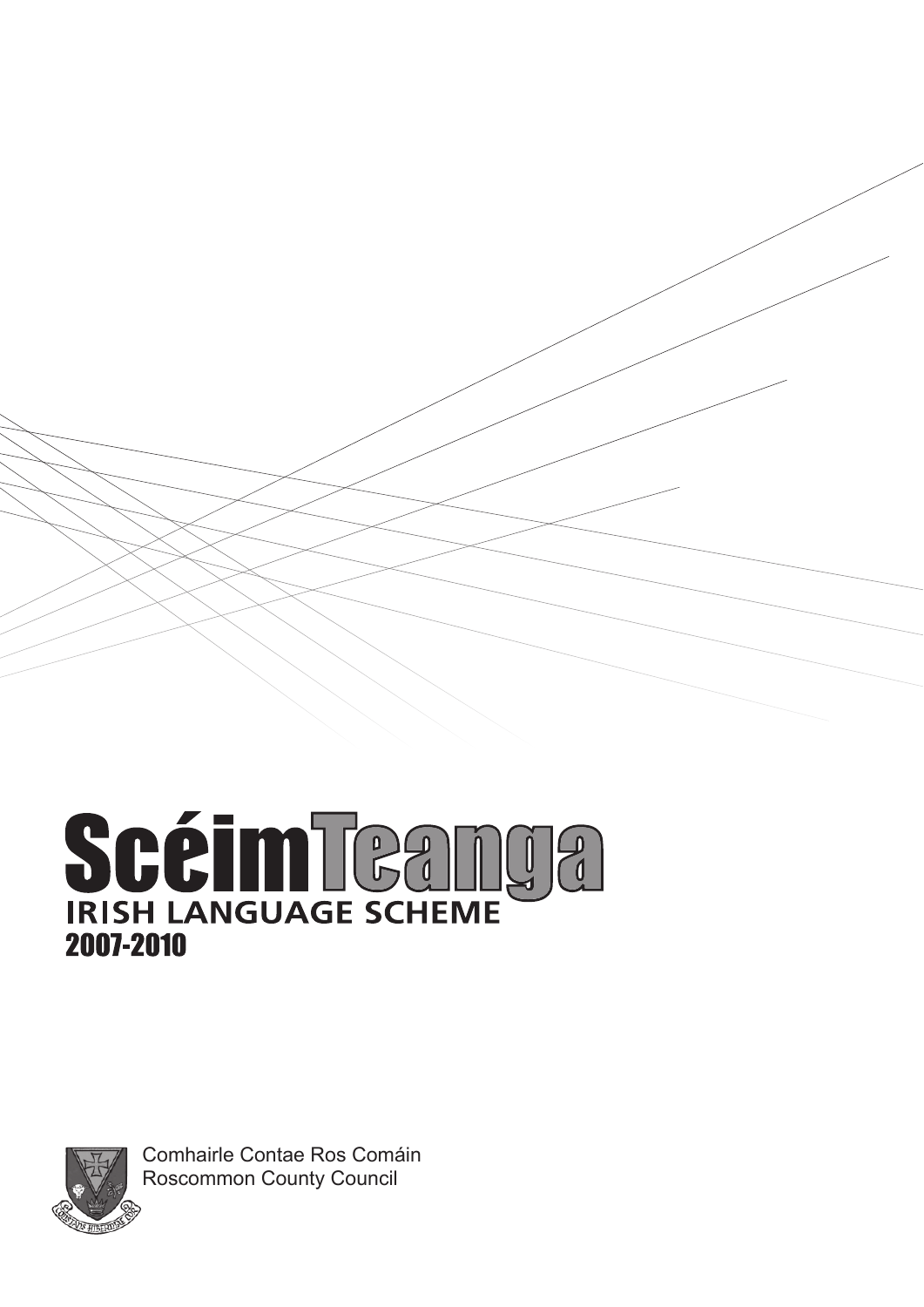# **Clár Ábhar**

# **CAIBIDIL 1**

# **Réamhrá & Cúlra**

- 1.1 Ábhar na Scéime Teanga
- 1.2 Dáta Tosaithe na Scéime
- 1.3 Forléargas ar Údaráis Áitiúla Ros Comáin
- 1.4 Custaiméirí & Cliaint
- 1.5 Measúnú ar fhairsinge seirbhísí atá ar fáil trí Ghaeilge cheana féin

# **CAIBIDIL 2**

# **Taighde ar Tugadh Faoi & Soláthar Seirbhíse Reatha**

- 2.1 Modheolaíocht & Taighde ar Tugadh Faoi
- 2.2 Modhanna Cumarsáide leis an bPobal
- 2.3 An Teanga Reatha Oibriúcháin i nGach Rannóg
- 2.4 Rannóga a oibríonn trí Ghaeilge
- 2.5 Rannóga atá i riocht seirbhísí áirithe a sholáthar go dátheangach
- 2.6 Rannóga a sholáthraíonn seirbhís trí Bhéarla amháin

# **CAIBIDIL 3**

# **Feabhsú ar Sheirbhísí atá le Soláthar go Dátheangach**

- 3.1 Polasaí Ginearálta
- 3.2 Doiciméadú Scríofa
- 3.3 Cumarsáid Bhéil
- 3.4 Teicneolaíocht na Faisnéise & na Cumarsáide
- 3.5 Earcaíocht & Socrúchán
- 3.6 Oiliúint & Forbairt
- 3.7 Eagraíochtaí Gaeilge

# **CAIBIDIL 4**

# **Monatóireacht, Athbhreithniú & Poibliú na Scéime Aontaithe**

- 4.1 Monatóireacht & Athbhreithniú
- 4.2 Poibliú na Scéime Aontaithe

# **Contents**

# **CHAPTER 1**

# **Introduction & Background**

- 1.1 Content of the Language Scheme
- 1.2 Commencement Date of Scheme
- 1.3 Overview of Roscommon Local Authorities
- 1.4 Customers & Clients
- 1.5 Assessment of the extent to which services are already available through Irish

# **CHAPTER 2**

# **Research Undertaken & Current Service Provision**

- 2.1 Methodology & Research Undertaken
- 2.2 Means of Communication with Public
- 2.3 Current Operating Language in Each Section
- 2.4 Sections working in Irish
- 2.5 Sections in a Position to Provide Certain Services Bilingually
- 2.6 Sections Providing an English language only Service

# **CHAPTER 3**

# **Enhancement of Services to be Provided Bilingually**

- 3.1 General Policy
- 3.2 Written Documentation
- 3.3 Oral Communication
- 3.4 Information & Communications **Technology**
- 3.5 Recruitment & Placement
- 3.6 Training & Development
- 3.7 Irish Language Organisations

# **CHAPTER 4**

# **Monitoring, Revision & Publicising of Agreed Scheme**

- 4.1 Monitoring & Revision
- 4.2 Publicising of Agreed Scheme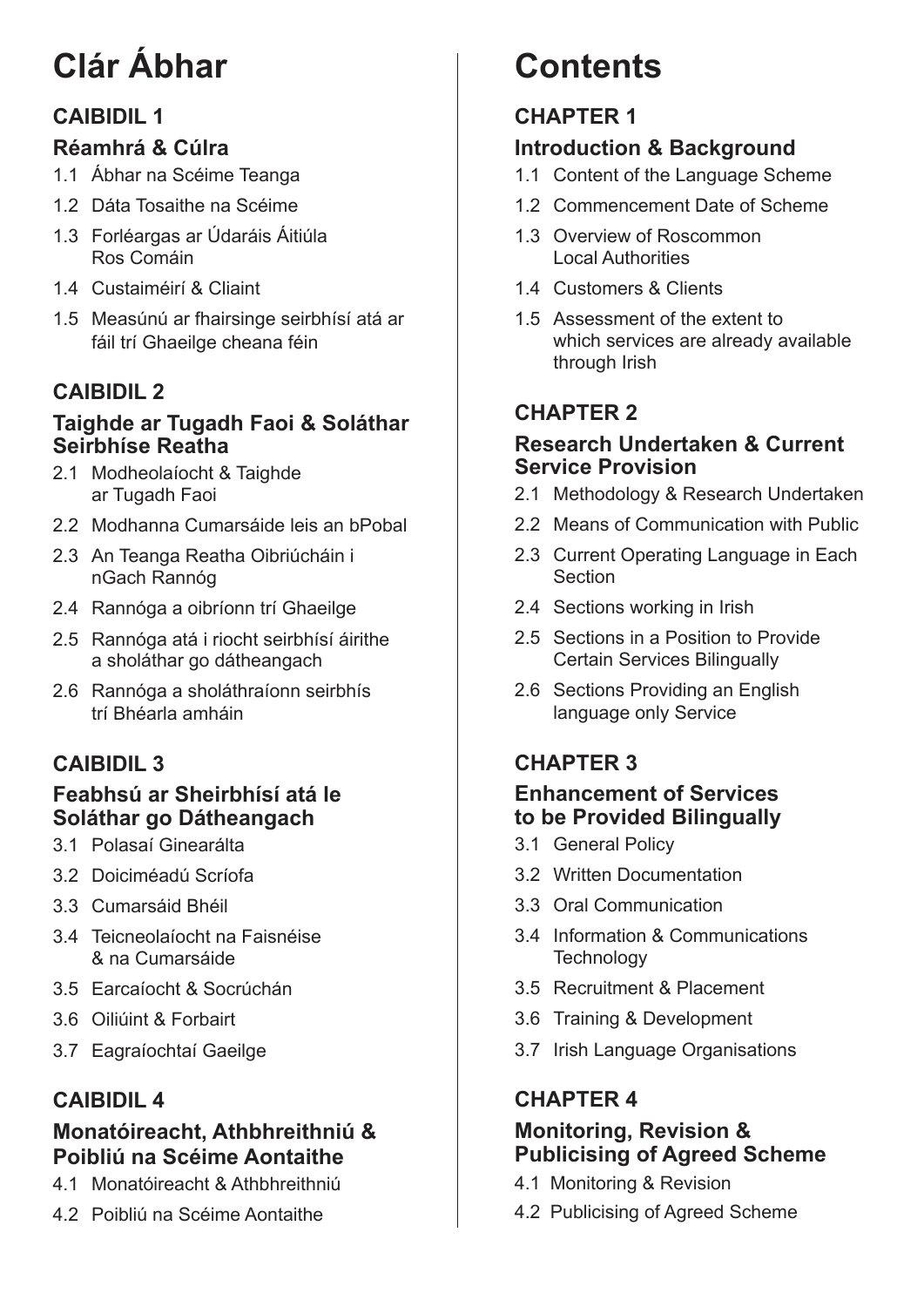# **Caibidil 1**

# **Réamhrá agus Cúlra**

Údaráis Áitiúla Ros Comáin a d'ullmhaigh an scéim seo faoi Alt 11 d'Acht na dTeangacha Oifigiúla 2003. Forálann Alt 11 do scéim reachtúil arna hullmhú ag comhlacht poiblí ag sonrú na seirbhísí a bheartaíonn an chomhlacht sin a chur ar fáil:

- trí mheán na Gaeilge,
- trí mheán an Bhéarla, agus
- trí mheáin na Gaeilge agus an Bhéarla araon.

Leagann an scéim seo amach na bearta atá le glacadh le cinntiú go gcuirfear na seirbhísí sin nach gcuirtear ar fáil trí mheán na Gaeilge ar fáil amhlaidh laistigh de chreat ama aontaithe.

# **1.1 Ábhar na Scéime Teanga**

Chuidigh Grúpa Oibre inmheánach, arb é a bhí ann ionadaithe ó rannóga éagsúla d'Údaráis Áitiúla Ros Comáin, le dréachtú na scéime. Is ar an lucht bainistíochta sinsearach laistigh de Chomhairle Contae Ros Comáin a bheidh an fhreagracht as cur chun feidhme na scéime chomh maith le monatóireacht agus athbhreithniú na scéime a chinntiú.

Tá fairsinge na seirbhísí atá ar fáil trí Ghaeilge faoi láthair mar bhonn tosaigh ag an scéim agus is ar an mbonn sin a thógann sí.

# **1.2 Dáta Tosaithe na Scéime**

Tá éifeacht leis an scéim ó 1 Deireadh Fomhair 2007 agus fanfaidh sí i bhfeidhm go ceann tréimhse 3 bliana ón dáta sin nó go dtí go ndeimhnítear scéim nua ag an Aire de bhun Alt 15 d'Acht na dTeangacha Oifigiúla, cibé acu is túisce.

#### **1.3 Forléargas ar Údaráis Áitiúla Ros Comáin**

Is é atá in Údaráis Áitiúla Ros Comáin, Comhairle Contae Ros Comáin, arb é an t-údarás áitiúil é atá freagrach as Contae Ros Comáin a riaradh, móide Comhairle Baile Mhainistir na Búille. Baineann an scéim seo leis an dá Chomhairle.

# **CHAPTER 1**

# **Introduction and Background**

This scheme was prepared under Section 11 of the Official Languages Act 2003 by Roscommon Local Authorities. Section 11 provides for the preparation by a public body of a statutory scheme specifying the services it proposes to provide:

- through the medium of Irish,
- through the medium of English, and
- through the medium of both Irish and English.

This scheme sets out the measures to be adopted to ensure that any services that are not provided through the medium of Irish will be so provided within an agreed timeframe.

# **1.1 Content of the Language Scheme**

An internal Working Group consisting of representatives from various sections of Roscommon Local Authorities assisted in drafting the scheme. Responsibility for ensuring implementation of the scheme as well as monitoring and reviewing the scheme will rest with senior management within Roscommon County Council.

The scheme builds on the extent to which services are currently available through Irish as a starting base.

# **1.2 Commencement Date of Scheme**

The scheme is commenced with effect from the 1st of October 2007 and shall remain in force for a period of 3 years from this date or until a new scheme has been confirmed by the Minister pursuant to Section 15 of the Official Languages Act, whichever is earlier.

#### **1.3 Overview of Roscommon Local Authorities**

Roscommon Local Authorities consist of Roscommon County Council, which is the local authority responsible for administration of County of Roscommon, plus Boyle Town Council. This scheme applies to both Councils.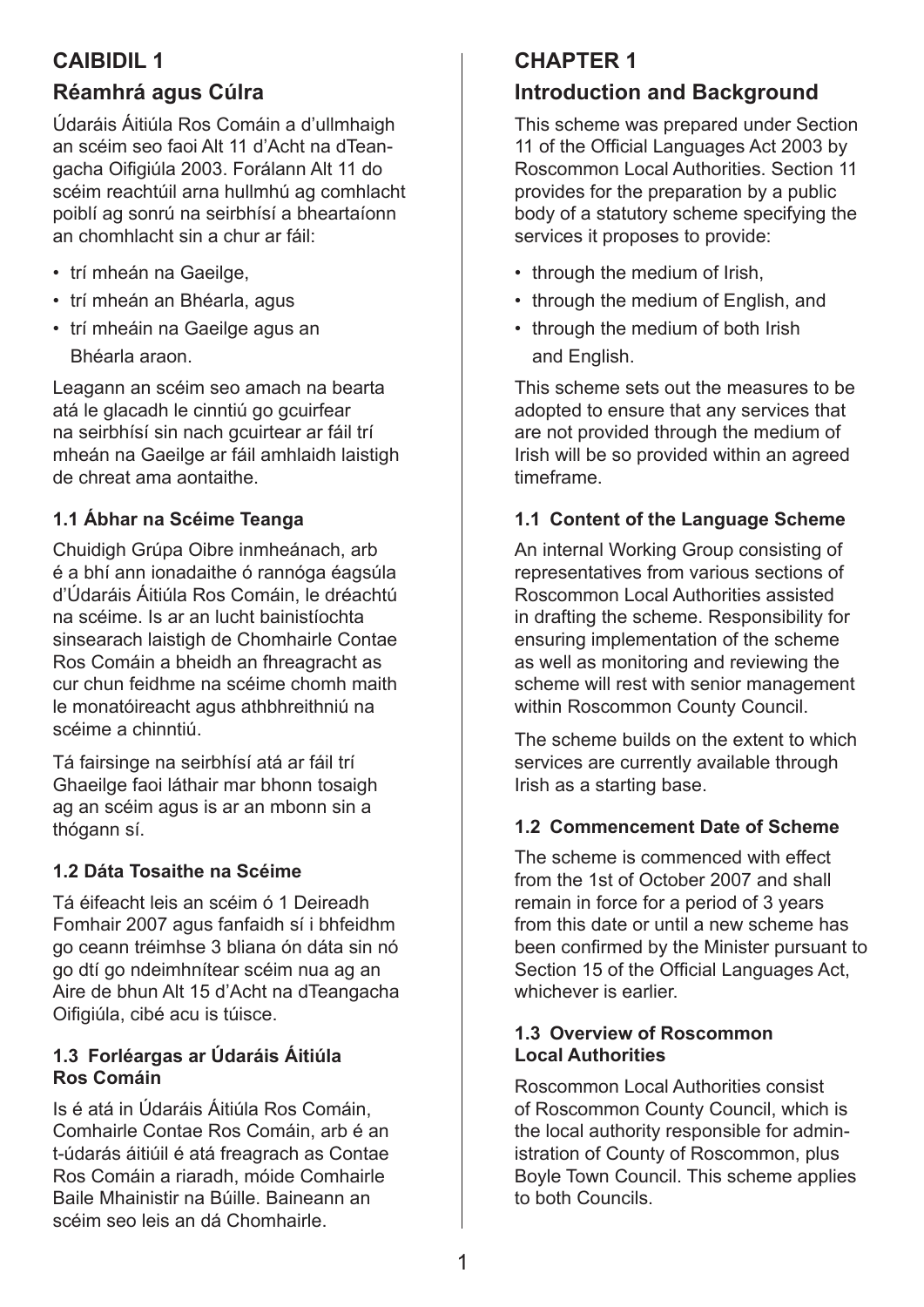Is í Comhairle Contae Ros Comáin príomhaonad an Rialtais Láir sa chontae agus bunaíodh in 1899 í tar éis achtú an Local Government (Ireland) Act in 1898. Is é atá sa chomhairle thofa, 26 comhalta a dhéanann ionadaíocht thar ceann na dtoghcheantar seo a leanas:

- Áth Luain
- Bealach an Doirín
- Mainistir na Búille
- An Caisleán Riabhach
- Ros Comáin
- Béal na mBuillí

Is mar seo a leanas atá Ráiteas Misin Chomhairle Contae Ros Comáin:

*Scothsheirbhísí inrochtana a sholáthar ar bhealach inbhuanaithe do mhuintir Ros Comáin i gcomhpháirtíocht leis an bpobal.*

Cuireann Comhairle Contae Ros Comáin éagsúlacht seirbhísí ar fáil, a mbíonn tionchar acu ar shaol laethúil daoine a chónaíonn sa chontae agus a thugann cuairt air. Ar na seirbhísí seo tá cinn riachtanacha ar nós saoráidí uisce agus séarachais a sholáthar, chomh maith le seirbhísí de chineál áineasa ar nós leabharlanna agus na healaíona. Déantar na príomhfheidhmeanna agus na príomhsheirbhísí a rangú in ocht nGrúpa Soláthair Sheirbhísí nó Ocht nGrúpa Clár:

- 1 Tithíocht & Tógáil
- 2 Iompar & Sábháilteacht Bhóithre
- 3 Seirbhísí Uisce
- 4 Pleanáil & Forbairt
- 5 Cosaint Chomhshaoil
- 6 Caithimh Aimsire & Taitneamhachtaí
- 7 Talmhaíocht, Oideachas, Sláinte & Cúram Leasa
- 8 Seirbhísí Éagsúla

Déantar na seirbhísí seo a sheachadadh tríd an struchtúr eagreachtúil a léirítear ar an gcéad leathanach eile:

Roscommon County Council is the primary unit of Local Government in the county and was established in 1899 following the enactment of the Local Government (Ireland) Act in 1898. The elected council consists of 26 members who represent the following electoral areas:

- Athlone
- Ballaghaderreen
- Boyle
- Castlerea
- Roscommon
- Strokestown

Roscommon County Council's mission statement is as follows:

*To provide quality accessible services in a sustainable manner for the people of Roscommon in partnership with the community.*

Roscommon County Council provides a variety of services, which impact the daily lives of those living and visiting the county. These vary from essential services such as the provision of water and sewerage facilities to those of a recreational nature such as libraries and the arts. The principal functions and services are classified into eight Service Delivery or Programme Groups:

- 1 Housing & Building
- 2 Roads Transportation & Safety
- 3 Water Services
- 4 Planning & Development
- 5 Environmental Protection
- 6 Recreation & Amenity
- 7 Agriculture, Education, Health & Welfare
- 8 Miscellaneous Services

These services are delivered through the organisational structure shown on the following page: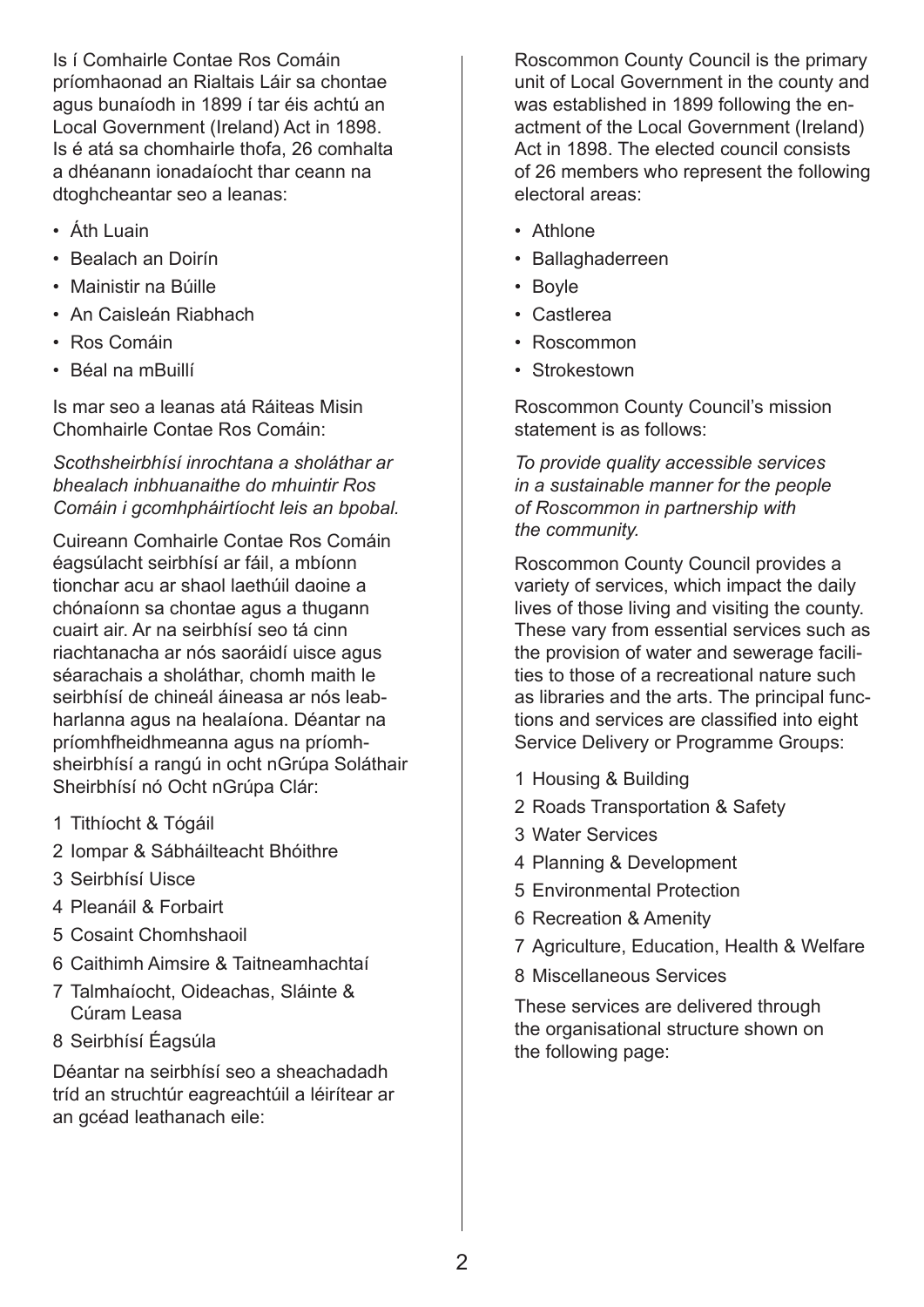#### **COMHAIRLE CONTAE ROS COMAIN**

#### **ROSCOMMON COUNTY COUNCIL**



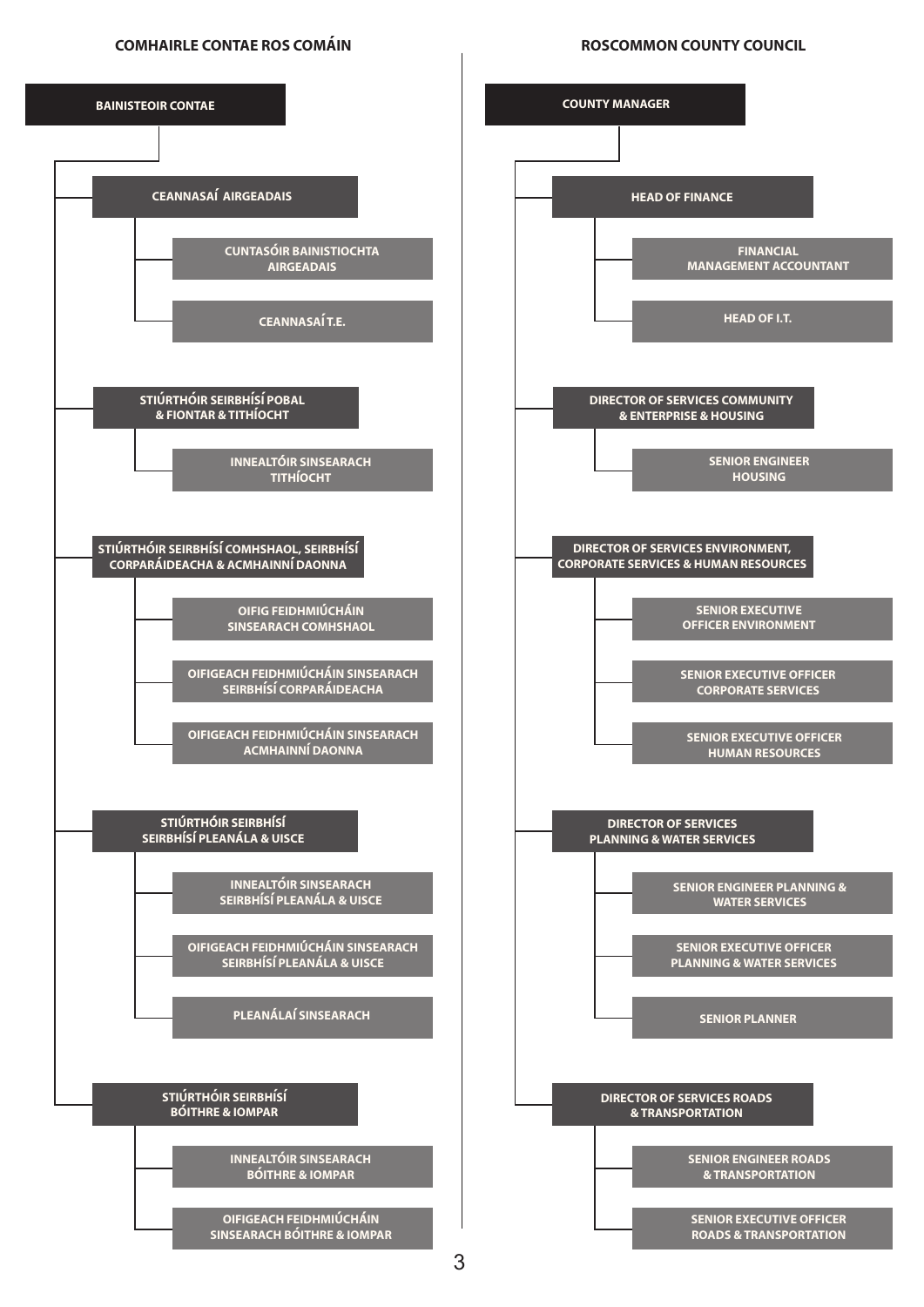Feidhmíonn ceithre Choiste Polasaí Straitéise laistigh de Chomhairle Contae Ros Comáin agus bunaíodh iad d'fhonn ról grúpaí pobal agus comhairleoirí a fheabhsú i dtaca le rialachas an chontae.

Is iad seo mar a leanas na ceithre choiste:

- *1 Coiste Tithíochta, Sóisialach, Cultúrtha & Pobail*
- *2 Coiste Bóithre & Iompair & Bonneagair*
- *3 Coiste Pleanála & Forbartha Eacnamúil*
- *4 Coiste Seirbhísí Uisce & Comhshaoil*

Tacaíonn Stiúrthóir Seirbhísí le gach CPS. Téann obair gach CPS i bhfeidhm ar chúrsaí atá ceangailte le foirmliú, forbairt, monatóireacht agus athbhreithniú a dhéanamh ar pholasaí, a bhaineann le feidhmeanna na Comhairle Contae. Cuireann Cathaoirleach gach CPS comhairle ar an gComhairle Contae maidir leis na cúrsaí seo.

Leagann Plean Corparáideach 2005-2009 reatha Chomhairle Contae Ros Comáin amach na spriocanna, na straitéisí agus na tosaíochtaí don Chomhairle. Tháinig ann do spriocanna corparáideacha Chomhairle Contae Ros Comáin tar éis phróiseas leathan comhairliúcháin agus féachann siad do gach mórphlean agus mórstaidéar náisiúnta, réigiúnach agus áitiúil. Aithníodh na spriocanna a theastaíonn chun déileáil leis na saincheisteanna a thagann as na próisis seo, mar seo a leanas:

- 1 A chur ar chumas daoine áitreabh inacmhainne ar chaighdeán maith a bheith acu.
- 2 Forbairt líonra iompair atá leormhaith a chinntiú.
- 3 Úsáid éifeachtach acmhainní a chur chun cinn agus an comhshaol nádúrtha agus an timpeallacht tógtha a chosaint.
- 4 Soláthar uisce agus cóireáil dramhuisce a sholáthar nó éascú a dhéanamh ar a soláthar, chun freastal ar an éileamh atá ann anois agus go ceann i bhfad.
- 5 Forbairt Eacnamúil, Chultúrtha agus Sóisialta Chontae Ros Comáin a chinntiú trí chomhtháthú seirbhísí ag an leibhéal áitiúil.

Four Strategic Policy Committees operate within Roscommon County Council and were established in order to enhance the role of community groups and councillors in relation to the governance of the county.

The four committees are as follows:

- *1 Housing, Social, Cultural & Community*
- *2 Roads & Transportation & Infrastructure*
- *3 Planning & Economic Development*
- *4 Water Services & Environment*

A Director of Services supports each SPC. The work of each SPC impacts on matters connected with the formulation, development, monitoring and review of policy, which relates to the functions of the County Council. The Chairperson of each SPC advises the County Council on these matters.

Roscommon County Council's current Corporate Plan 2005-2009 sets out the objectives, strategies and priorities for the Council. The corporate objectives of Roscommon County Council came about following a wide consultation process and have regard to all major national, regional and local plans and studies. The objectives, which are needed to deal with the issues emerging from these processes, have been identified as follows:

- 1 Enable people to have available an affordable dwelling of good quality.
- 2 Ensure the development of an adequate transport network.
- 3 Promote the efficient use of resources and protect the natural and built environment.
- 4 Provide or facilitate the provision of a water supply and wastewater treatment to cater for present and foreseeable future demand.
- 5 Ensure Economic, Cultural and Social Development of County Roscommon through integration of services at local level.
- 6 Maintain and enhance Internal Capacity and Resources.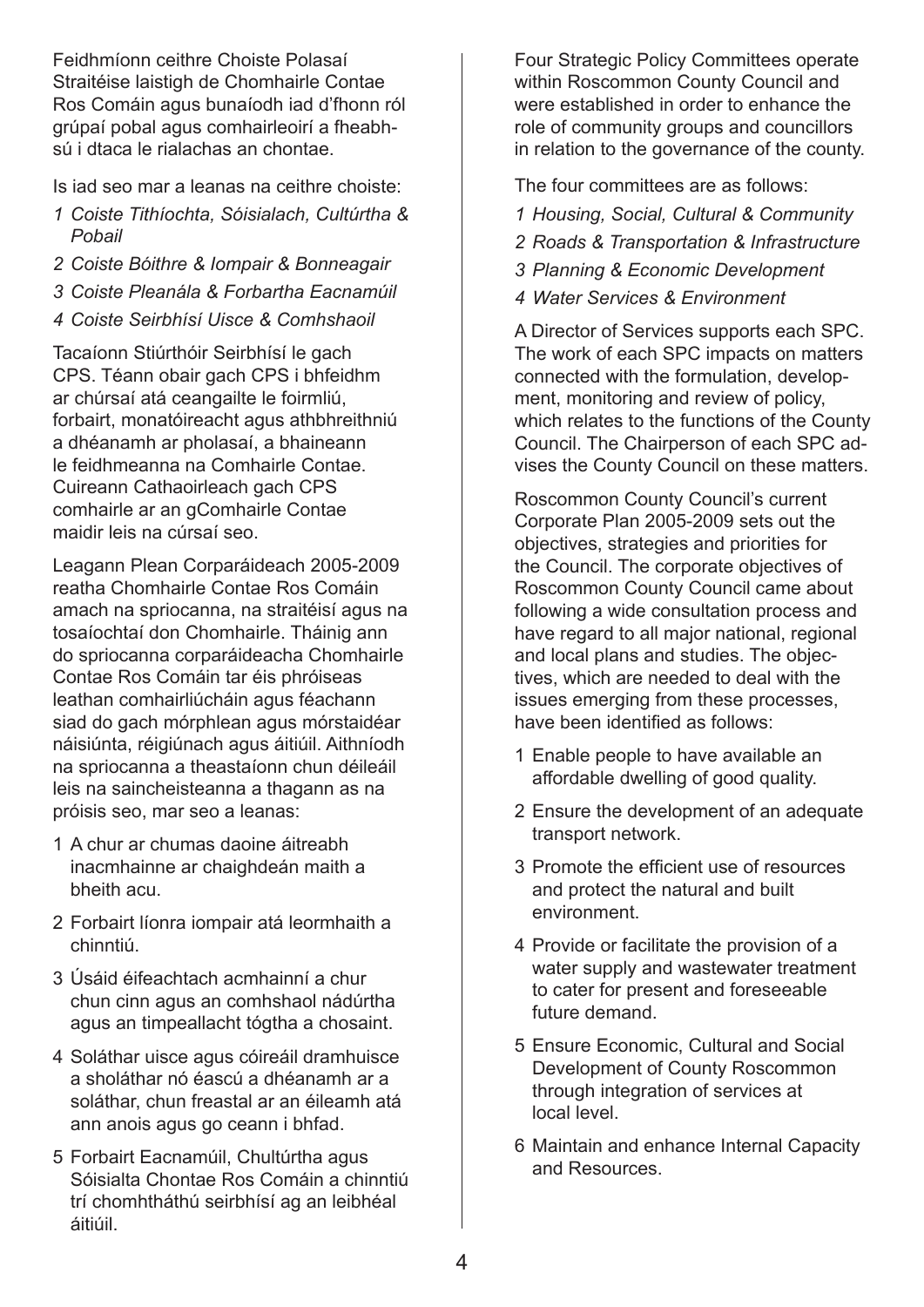6 Cumas Inmheánach agus Acmhainní a chothabháil agus a fheabhsú.

#### **1.4 Custaiméirí agus Cliaint**

Gach duine a chónaíonn agus a oibríonn i gContae Ros Comáin, nó a thugann cuairt ar an gContae, is suim leo seirbhísí Chomhairle Contae Ros Comáin, agus bíonn baint dhíreach nó indíreach acu leis an gComhairle am éigin. Is é daonra Chontae Ros Comáin go príomha atá i mbonn custaiméirí Chomhairle Contae Ros Comáin, ar 58,700 atá ann de réir Dhaonáireamh na bliana 2006. Seachas an teagmháil laethúil le custaiméirí aonair áfach, pléann Comhairle Contae Ros Comáin le bonn custaiméirí/cliant níos leithne, lena n-áirítear:

- *• An tAire agus an Roinn Comhshaoil, Oidhreachta & Rialtais Áitiúil*
- *• Ranna Rialtais agus Oifigí Airí eile*
- *• Comhaltaí Tofa*
- *• Structúir Bhord Forbartha Chontae Ros Comáin*
- *• Grúpaí Pobail Áitiúla*
- *• Fóraim Phobail*
- *• Áisíneachtaí Stáit eile*
- *• Comhpháirtithe Sóisialta*
- *• Údaráis eile Áitiúla agus Réigiúnacha*
- *• Eagraíochtaí de chuid an Aontais Eorpaigh*
- *• Grúpaí LEADER agus CLÁR*
- *• Soláthróirí Seirbhíse san Earnáil Phríobháideach*
- *• Gnónna Príobháideacha Áitiúla*
- *• Meáin Áitiúla agus Náisiúnta*
- *• Scoileanna Áitiúla*

#### **1.5 Measúnú ar fhairsinge seirbhísí atá ar fáil trí Ghaeilge cheana féin**

Is é príomhchuspóir Acht na dTeangacha Oifigiúla 2003 teacht níos fearr a bheith ag daoine ar sheirbhísí poiblí trí Ghaeilge agus na seirbhísí sin a bheith ar chaighdeán níos airde.

#### **1.4 Customers and Clients**

Everybody who lives, works and visits County Roscommon has an interest in the services of Roscommon County Council and has a direct or indirect involvement with the Council at some stage. Roscommon County Council's customer base is primarily the population of County Roscommon, which according to the 2006 Census of population is 58,700. However, beyond the day-to-day contact with customers on an individual basis, Roscommon County Council also has dealings with a broader customer/client base, including:

- *The Minister & Dept. of the Environment, Heritage & Local Government*
- *Other Government Departments & Ministerial Offices*
- *Elected Members*
- *The Structures of Roscommon County Development Board*
- *Local Community Groups*
- *Community Fora*
- *Other State Agencies*
- *Social Partners*
- *Other Local & Regional Authorities*
- *Organisations of the European Union*
- *LEADER & CLÁR Groups*
- *Private Sector Service Providers*
- *Local Private Businesses*
- *Local & National Media*
- *Local Schools*

#### **1.5 Assessment of the extent to which services are already available through Irish**

The primary objective of the Official Languages Act 2003 is to ensure better availability and a higher standard of public services through Irish.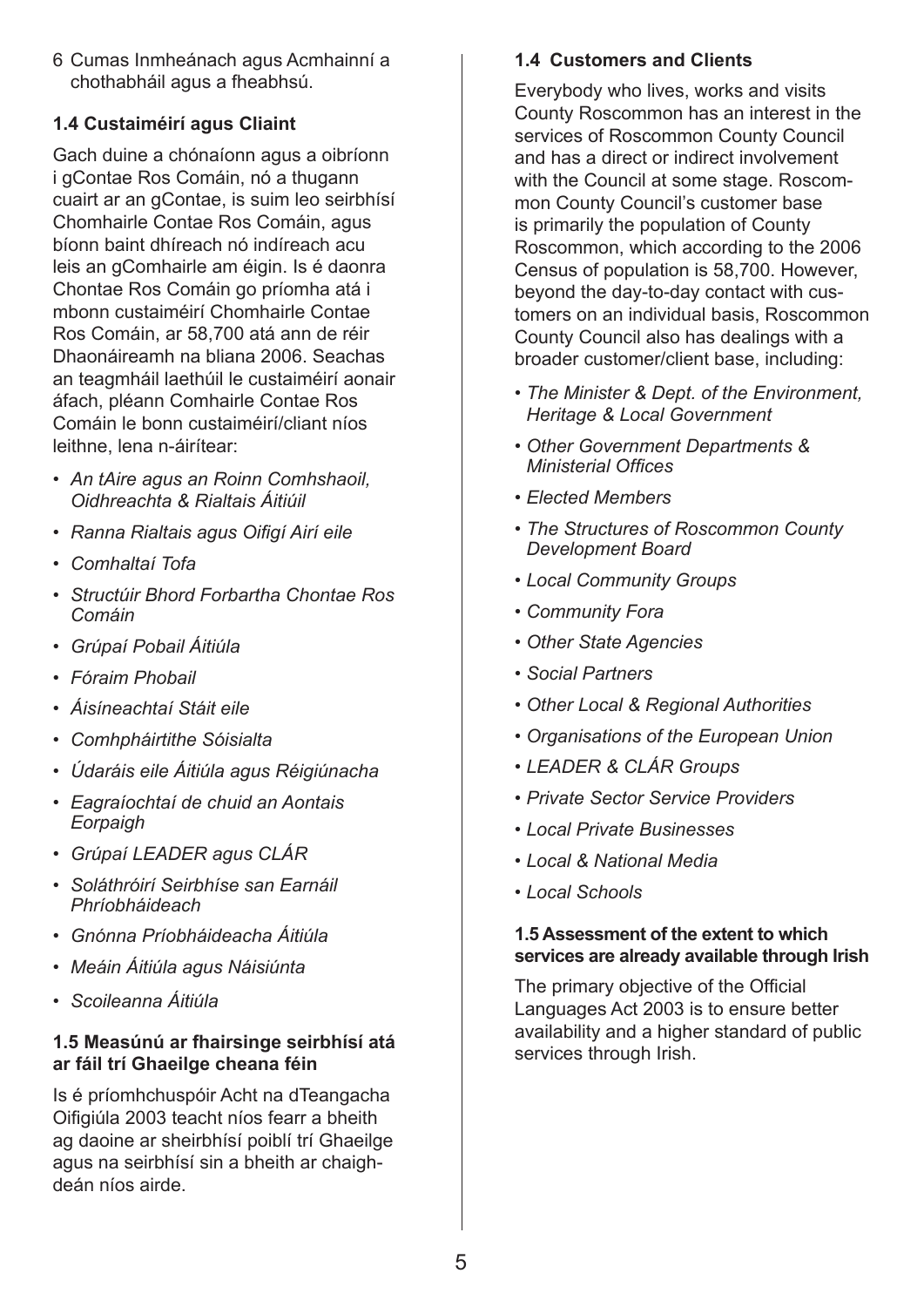Seo mar a shonraíonn Fócas Custaiméara Phlean Corparáideach Chomhairle Contae Ros Comáin:

*"Táimid tiomanta do chaighdeán maith seirbhísí a sholáthar don chustaiméir ar mhodh gairmiúil, éifeachtach, éifeachtúil agus do chinntiú go mbunaítear ár gcuid gníomhartha ar phrionsabal an deachúraim agus an chothromais don chustaiméir."*

Tá sé mar aidhm ag Comhairle Contae Ros Comáin seirbhís a sholáthar atá freagrúil do riachtanais an chustaiméara agus a chloínn le Prionsabail na Seirbhíse Ardchaighdeáin do Chustaiméirí:

- *• Cúirtéis & Meas*
- *• Eolas cruinn a sholáthar*
- *• Comhairliúchán & Measúnú*
- *• Gnáthaimh fhoirmeálta ghearáin & achomhairc*
- *• Rochtain chuig Oifigí*
- *• Roghanna maidir le seachadadh seirbhísí*
- *• Comhionannas & Neamhchlaontacht*

Faoi na ceannteidil 'Cúirtéis & Meas', 'Roghanna maidir le seachadadh seirbhísí' agus 'Comhionannas & Neamhchlaontacht', tá Comhairle Contae Ros Comáin tiomanta dá soláthar seirbhíse dátheangach a fheabhsú ionas go gcuirtear riachtanais phobal na Gaeilge, mar chustaiméirí, san áireamh sa chaoi is go mbeidh siad in ann a gcuid gnó a dhéanamh trí Ghaeilge gan dua.

Tá Oifigeach Gaeilge fostaithe ag Comhairle Contae Ros Comáin a oibríonn trí mheán na Gaeilge agus dá dhroim sin a chuireann gach seirbhís ar fáil trí Ghaeilge, ach amháin sa chás go n-éilíonn an custaiméir/an cliant go sonrach go gcuirfí a leithéid de sheirbhís ar fáil dóibh sa Bhéarla.

Roscommon County Council's Corporate Plan Customer Focus states that

*"We are committed to providing good quality customer services in a professional, efficient, effective manner and to ensuring that our activities are based on the principle of good customer care and equity."*

Roscommon County Council aims to deliver a service that is responsive to its customer and adheres to the Principles of Quality Customer Service:

- *• Courtesy & Respect*
- *• Provision of accurate information*
- *• Consultation & Evaluation*
- *• Formal complaints & appeals procedures*
- *• Access to Offices*
- *• Choice in service delivery*
- *• Equality & Impartiality*

Under the headings, 'Courtesy & Respect', 'Choice in Service Delivery', and 'Equality & Impartiality', Roscommon County Council is committed to enhancing their bilingual service provision so that the needs of the Irish language community, as customers, are taken into account so that they will be able to conduct their business through Irish without difficulty.

Roscommon County Council employs an Irish Language Officer who works through the Irish language and consequently provides all services through the medium of Irish, except where the customer/client specifically requests such a service be provided to them in the English language.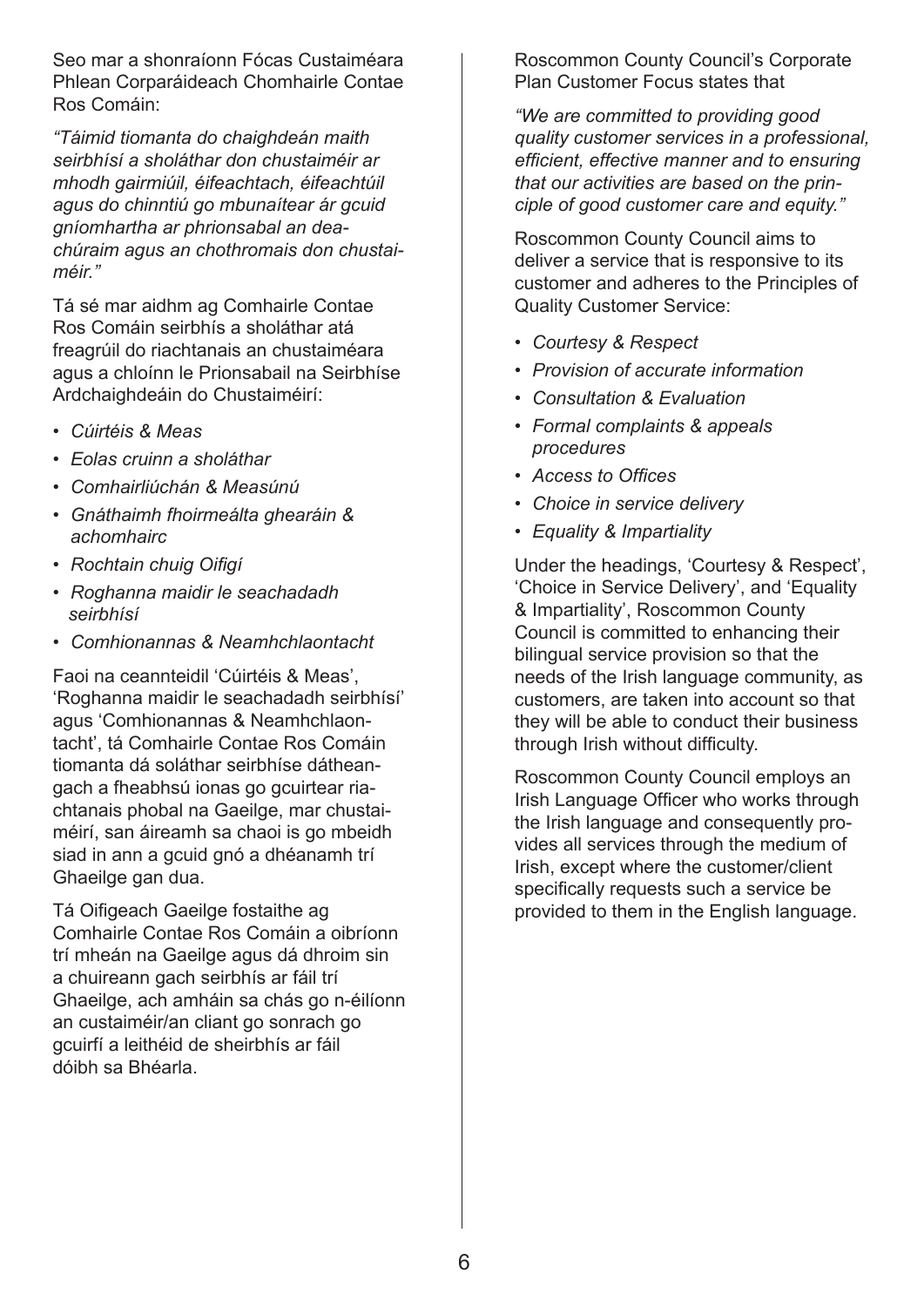# **CAIBIDIL 2**

# **Taighde ar Tugadh Faoi & Soláthar Seirbhíse Reatha ag Ranna**

Sa chaibidil seo tá sonraí le fáil faoin taighde ar tugadh faoi don scéim seo agus achoimre ghearr ar na torthaí. Leagann sí amach ansin an seasamh i dtaca le soláthar seirbhíse/gníomhaíochtaí ag Ranna ar leith laistigh de Chomhairle Contae Ros Comáin.

#### **2.1 Modheolaíocht agus Taighde ar Tugadh Faoi**

Agus an Scéim seo á hullmhú, ghaibh Comhairle Contae Ros Comáin próiseas comhairliúcháin de láimh, a raibh na nithe seo a leanas i gceist leis:

(i) Aighneachtaí a lorg ón bpobal maidir le dréachtscéim a ullmhú

(ii) Iniúchadh inmheánach a stiúradh ar na seirbhísí a sholáthraítear/ar féidir a sholáthar trí Ghaeilge ag gach rannóg

(iii) Suirbhé foirne a stiúradh chun leibhéil agus líon foirne reatha a bhfuil scileanna cumarsáide Gaeilge acu a fháil amach, agus riachtanais na foirne ó thaobh scileanna a fheabhsú feasta

Trí aighneacht ar fad a fuair Comhairle Contae Ros Comáin ón phobal le linn an phróisis chomhairliúcháin. As eagraíochtaí agus institiúidí atá lonnaithe i mBaile Átha Cliath a tháinig na haighneachtaí seo.

Is iad na príomhchinntí a bhí ar an suirbhé foirne agus ar an iniúchadh inmheánach gur go fíorannamh a dhéantar iarratas i nGaeilge ach go bhfuil foireann Chomhairle Contae Ros Comáin toilteanach freastal ar sheisiúin oiliúna Gaeilge chun iad a ullmhú sa chás go ndéanfaí a leithéid d'iarratais.

#### **2.2 Modhanna Cumarsáide leis an bPobal**

Is trí Bhéarla don chuid is mó a bhíonn an chumarsáid leis an bpobal. I mBéarla amháin faoi láthair atá formhór de mhodhanna cumarsáide Chomhairle Contae Ros Comáin leis an bpobal i gcoitinne i dtaca le soláthar seirbhísí. Cuirtear méid áirithe de chumarsáid scríofa ar fáil go dátheangach, e.g. an Plean Corparáideach agus an Plean Oidhreachta.

# **Chapter 2**

# **Research Undertaken & Current Service Provision by Sections**

This chapter provides details of the research undertaken for this scheme and a brief summary of the results. It then sets out the position in relation to service provision/activities by individual Sections within Roscommon County Council.

#### **2.1 Methodology & Research Undertaken**

In the preparation of this Scheme, Roscommon County Council undertook a consultation process, which involved:

(i) Seeking submissions from the public on the preparation of a draft scheme

(ii) Conducting an internal audit of services provided/capable of being provided through Irish by each section

(iii) Conducting a survey of staff to ascertain current levels and numbers of staff with Irish language communication skills and the future upskilling needs of staff

Roscommon County Council received a total of three submissions from the public during the consultation process. These submissions came from organisations and institutions based in Dublin.

The main findings of the staff survey and the internal audit was that there is almost never a query in Irish but that staff of Roscommon County Council are willing to attend Irish language training to prepare them for such queries should they arise.

#### **2.2 Means of Communication with the Public**

Communication with the public is done mainly through English. Most of Roscommon County Council's methods of communication with the general public in terms of service provision are currently made available in English only. A certain amount of written communication is made available bilingually, e.g. the Corporate Plan and the Heritage Plan.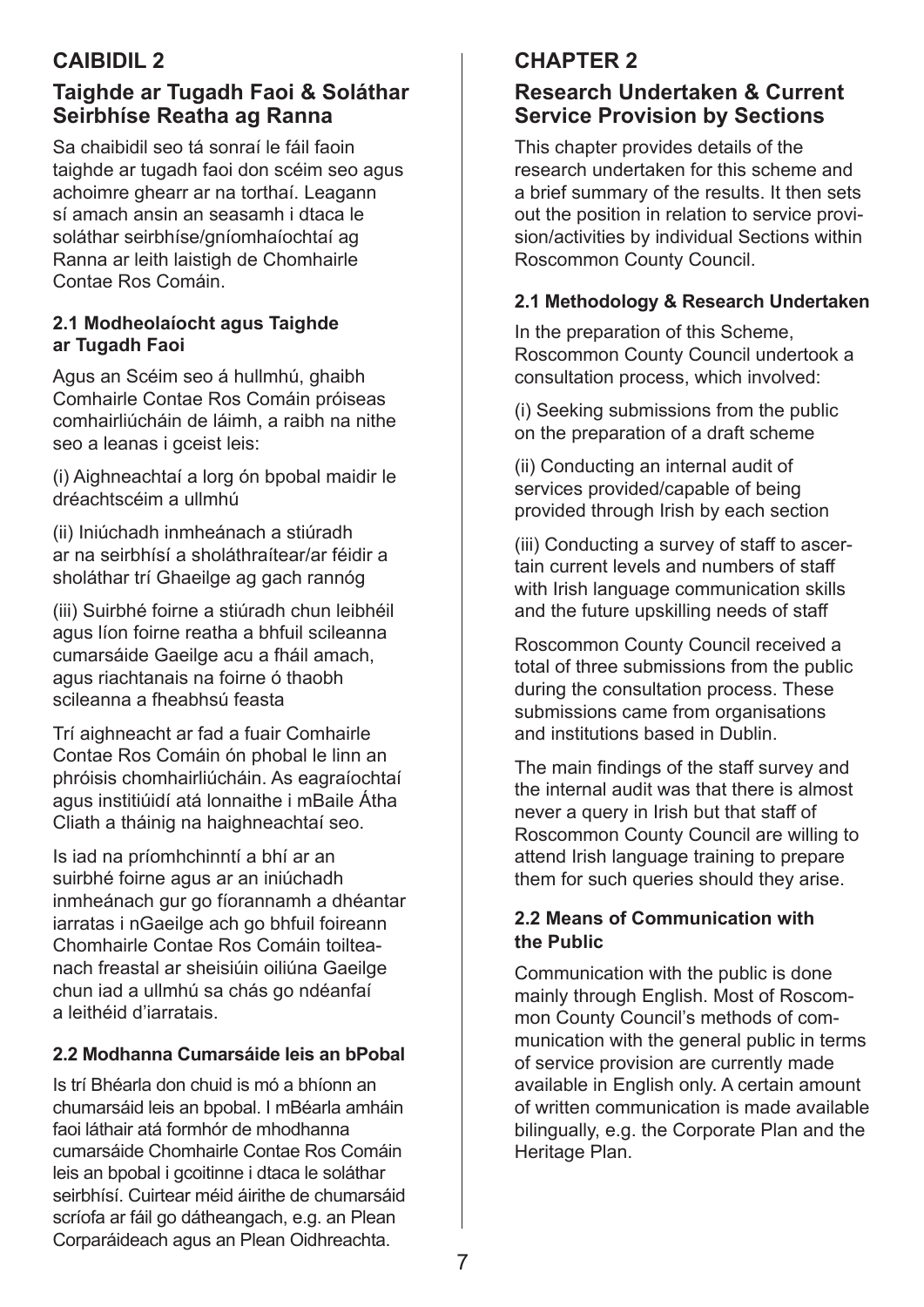#### **2.3 An Teanga Reatha Oibriúcháín i nGach Rannóg**

Is é an Béarla an teanga oibre a úsáidtear i ngach rannóg de Chomhairle Contae Ros Comáin ach amháin in Oifig na Gaeilge.

#### **2.4 An Rannóg a Oibríonn trí Ghaeilge**

Leagann an méid seo a leanas feidhmeanna/gníomhaíochtaí na rannóige a oibríonn trí Ghaeilge amach agus a sholáthraíonn gach seirbhís trí mheán na Gaeilge.

#### 2.4.1 Oifig Forbartha na Gaeilge

Is é ról an Oifigigh Fhorbartha Ghaeilge an Ghaeilge a fhorbairt agus a chur ar aghaidh laistigh den Chomhairle Contae agus ar fud an chontae.

Oibríonn an tOifigeach Gaeilge trí mheán na Gaeilge agus dá dhroim sin cuireann gach seirbhís ar fáil trí mheán na Gaeilge, ach amháin sa chás go n-éilíonn an custaiméir / an cliant go sonrach go gcuirfí a leithéid de sheirbhís ar fáil dóibh sa Bhéarla.

#### **2.5 Rannóga atá i riocht seirbhísí áirithe a sholáthar go dátheangach ag an gcúntar**

San alt seo a leanas tugtar sonraí faoi na rannóga a bhfuil ar a gcumas faoi láthair seirbhísí áirithe a sholáthar go dátheangach. Tá líon na foirne atá inniúil agus toilteanach seirbhísí a chur ar fáil trí Ghaeilge teoranta áfach agus braitheann a leithéid de sheirbhís ar na daoine aonair seo a bheith i láthair agus a bheith ar fáil chuige sin, de bhreis ar na dualgais a shanntar dóibh de ghnáth. Bhí an obair a rinneadh trí mheán na Gaeilge go dtí seo neamhstruchtúrtha agus is go deonach a rinneadh í. Is mór an gar atá déanta ag na daoine seo go dtí seo.

*Faoi láthair tá 9 rannóg (mar a aithnítear i míreanna 2.5.1 go dtí 2.5.8.3) laistigh d'Údaráis Áitiúla Ros Comáin a chuireann seirbhísí áirithe ar fáil trí Ghaeilge cheana féin. Tá na rannóga seo aitheanta ag Údaráis Áitiúla Ros Comáin mar na rannóga tosaíochta maidir le feabhas a chur ar scileanna na foirne san oiliúint teanga agus san fheasacht teanga le cinntiú go mbeidh seirbhís chuntair agus ghutháin iomlán dátheangach le fáil ó gach ceann den 9 rannóg seo faoi dheireadh na scéime reatha.*

#### **2.3 Current Operating Language of Each Section**

English is the working language used in all sections of Roscommon County Council with the exception of Oifig na Gaeilge.

#### **2.4 Section Working in Irish**

The following sets out the functions/activities of the section that works through the Irish language and provides all services through the medium of Irish.

#### 2.4.1 Oifig Forbartha na Gaeilge

The role of the Irish Language Development Officer is to develop and promote the Irish language within the County Council and throughout the county.

An tOifigeach Gaeilge (Irish Language Officer) works through the Irish language and consequently provides all services through the medium of Irish, except where the customer/client specifically requests such a service be provided to them in the English language.

#### **2.5 Sections in a Position to offer a limited bilingual counter service Bilingually**

The following section provides details of the sections that are currently in a position to provide certain services bilingually. There is however limited availability of staff who are competent and willing to provide services through Irish and such a service is dependent on these individuals being present and available to do so, in addition to their normal assigned duties. This work through the medium of Irish so far has been unstructured and voluntary. These individuals have been extremely accommodating to date.

*There are currently 9 sections (as identified in pars 2.5.1 to 2.5.8.3) within Roscommon Local Authorities which already provide certain services bilingually. Roscommon Local Authorities have identified these sections as the priority for upskilling of staff in language training and language awareness so as to ensure that a fully bilingual counter and telephone service from each of these 9 sections will be available by the end of the current scheme.*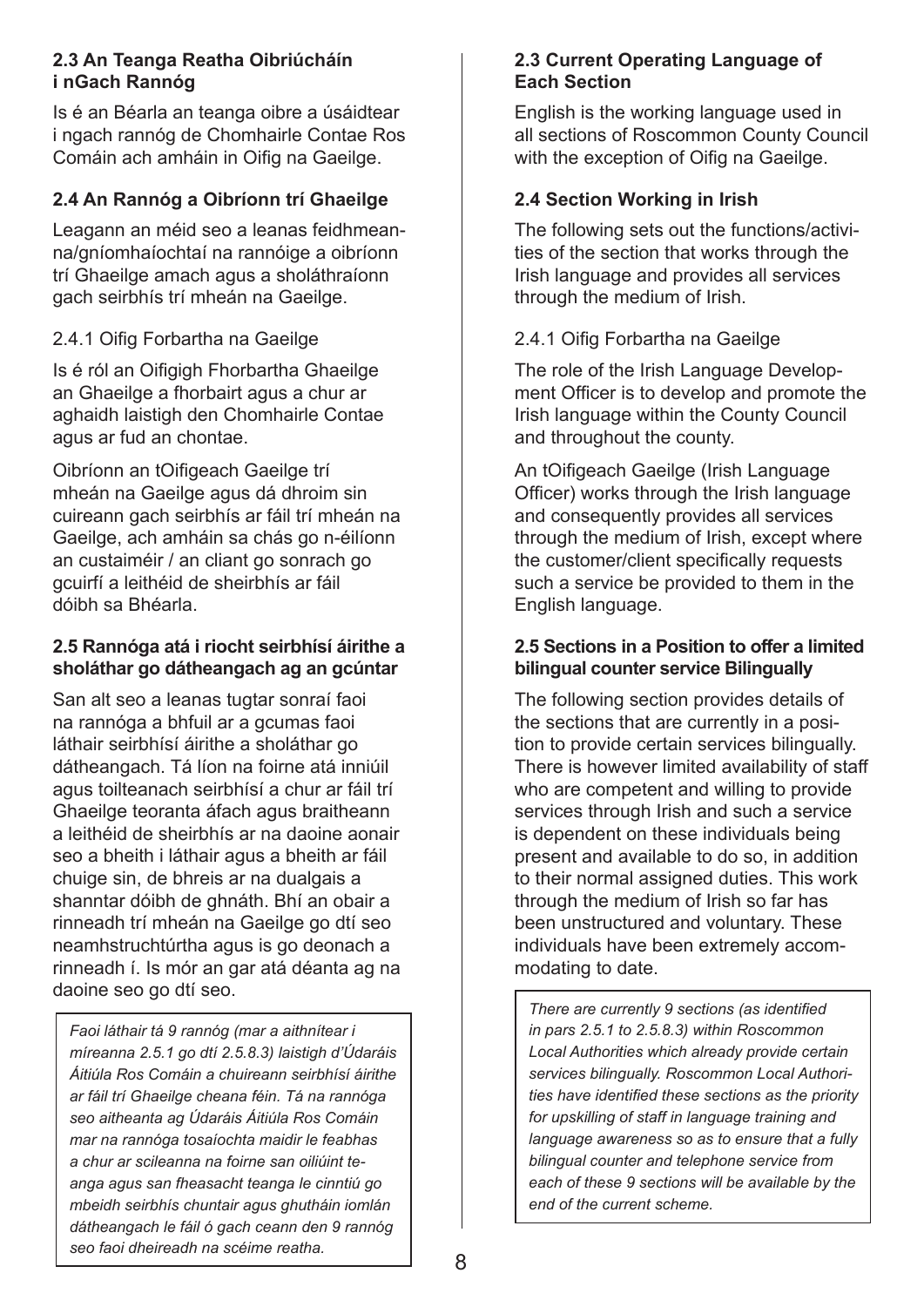#### 2.5.1 An Roinn Pobail agus Fiontair

Tá an Roinn Pobail & Fiontair freagrach as tacú le Bord Forbartha an Chontae agus a chuid fochoistí, de bhreis ar dhualgais na Comhairle a chomhlíonadh faoi fheidhmeanna na turasóireachta, an chultúir, an fhiontair agus na feidhmeanna sóisialta agus pobail. Is í an phríomhsprioc chorparáideach a bhaineann le hábhar obair na roinne, 'Forbairt eacnamúil, chultúrtha agus shóisialta Chontae Ros Comáin a chinntiú trí chomhtháthú seirbhísí ag an leibhéal áitiúil'.

Tá an Rannóg Pobail agus Fiontair in ann déileáil le ceisteanna ginearálta eolais faoi láthair, idir cheisteanna ó bhéal agus cheisteanna scríofa, go dátheangach.

#### 2.5.3 An Roinn Seirbhísí Corparáideacha

Cuireann Seirbhísí Corparáideacha seirbhís rúnaireachta ar fáil le haghaidh cruinnithe de Chomhairle Contae Ros Comáin agus a cuid Coistí. Déantar cúrsaí oiliúna, áirithintí comhdhála agus íocaíochtaí do na Comhaltaí Tofa a phróiseáil sa rannóg seo. I measc na seirbhísí eile a chuirtear ar fáil tá Deontais Ardoideachais, Clár na Vótóirí, Cóiríocht Oifige, Foilseacháin, Fógraíocht, Oifigeach Tréidliachta, Láithreacha Tréigthe, Sláinte agus Sábháilteacht agus Saoráil Faisnéise.

Tá an Rannóg Seirbhísí Corparáideacha in ann déileáil le ceisteanna ginearálta eolais faoi láthair, idir cheisteanna ó bhéal agus cheisteanna scríofa, go dátheangach.

#### 2.5.4 Deasc Seirbhíse do Chustaiméirí

Is í ár nDeasc Seirbhíse do Chustaiméirí an chéad phointe teagmhála a bhíonn ag cuairteoirí go dtí an ceanncheathrú againn.

Tá an Deasc Seirbhíse do Chustaiméirí in ann déileáil le ceisteanna ginearálta eolais faoi láthair, idir cheisteanna ó bhéal agus cheisteanna scríofa, go dátheangach.

#### 2.5.5 Cánachas Gluaisteán

Déileálann Oifig Mhótarchánach Chomhairle Contae Ros Comáin le Cánachas Gluaisteán & Ceadúnú Tiománaithe do Chontae Ros Comáin.

#### 2.5.1 Community & Enterprise Department

The Community & Enterprise Section has responsibility for supporting the County Development Board and its subcommittees, in addition to fulfilling the Council's obligations under the tourism, culture, enterprise, social and community functions. The main corporate objective relevant to the work of the department is 'To ensure economic, cultural and social development of County Roscommon through integration of services at local level'.

The Community and Enterprise Section is currently in a position to deal with general information queries, both oral and written, bilingually.

#### 2.5.3 Corporate Services Department

Corporate Services provide a secretariat service for meetings of Roscommon County Council and its Committees. Training, conference bookings and payments for the Elected Members are processed in this section. Other services provided include Higher Education Grants, Register of Electors, Office Accommodation, Publications, Advertising, Veterinary Officer, Derelict Sites, Health and Safety, Advertising, and Freedom of Information.

The Corporate Services Section is currently in a position to deal with general information queries, both oral and written, bilingually.

2.5.4 Customer Service Desk

Our Customer Service Desk is the first point of contact for visitors to our headquarters.

The Customer Service Desk is currently in a position to deal with general queries bilingually

#### 2.5.5 Motor Taxation

Roscommon County Council's Motor Taxation Office handles Motor Taxation & Driver Licensing for County Roscommon.

The Motor Tax Office is currently in a position to deal with general queries bilingually.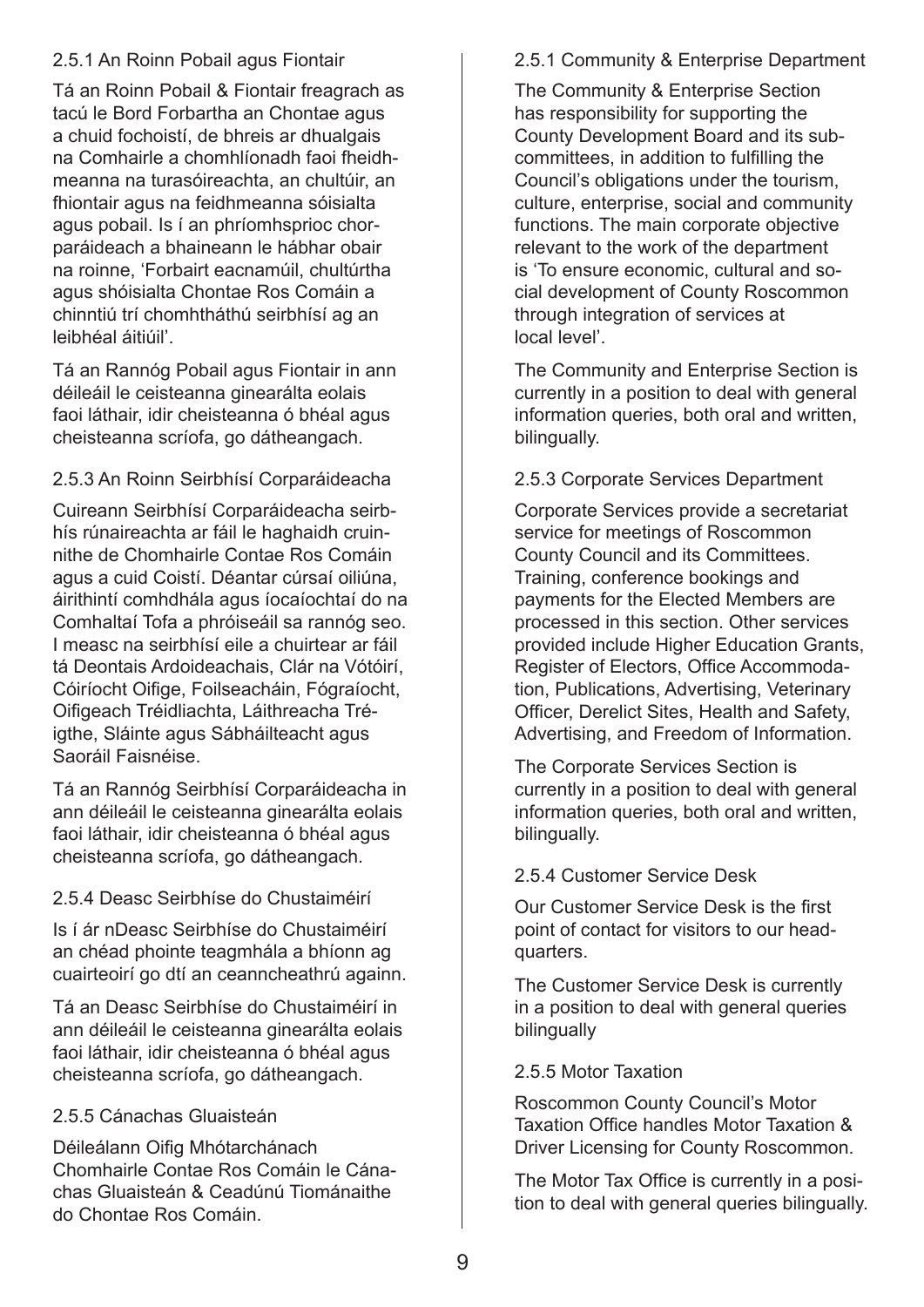Tá an Oifig Mhótarchánach in ann déileáil le ceisteanna ginearálta eolais faoi láthair, idir cheisteanna ó bhéal agus cheisteanna scríofa, go dátheangach.

#### 2.5.6 An Roinn Acmhainní Daonna

Is é cuspóir foriomlán na Roinne Acmhainní Daonna leanúint de bheith ag mealladh agus ag coinneáil foireann inniúil a bhfuil na cáilíochtaí agus an taithí riachtanach acu chun seirbhís éifeachtúil, éifeachtach a sholáthar. Tá an Roinn Acmhainní Daonna freagrach go príomha as comhaltaí foirne a earcú, a choinneáil agus a úsáid, as oiliúint agus forbairt na foirne, leas na foirne, polasaithe comhionannais agus polasaithe a thacaíonn le teaghlaigh, as an aoisliúntas agus caidreamh tionsclaíoch/foirne.

Tá an Roinn Acmhainní Daonna in ann déileáil le ceisteanna ginearálta eolais faoi láthair go dátheangach.

#### 2.5.7 Seirbhísí Leabharlainne

Soláthraíonn an tSeirbhís Leabharlainne Poiblí do Ros Comáin do na riachtanais chultúrtha, oideachais, chaithimh aimsire, fhaisnéise, fhoghlama agus staidéir atá ag daoine de gach aois. Feidhmítear an tseirbhís trí sheacht láthair brainse bonneagair agus freastalaíonn Seirbhís Leabharlainne na Scoileanna ar 96 scoil.

Tá Seirbhísí Leabharlainne Ros Comáin in ann déileáil le ceisteanna ginearálta eolais agus freastal do chuairteanna scoileanna go dátheangach.

#### **2.5.8 An Roinn Iompair agus Sábháilteachta Bóithre**

# 2.5.8.1 Oifig Limistéar Mhainistir na Búille

Tá sé oifig limistéir ag Comhairle Contae Ros Comáin ar fud an chontae, Áth Luain, Bealach an Doirín, Mainistir na Búille, An Caisleán Riabhach, Ros Comáin agus Béal na mBuillí, mar chuid den tiomantas seirbhís níos inrochtana, logánaithe a chur ar fáil don chustaimeir.

Tá Oifig Limistéar Mhainistir na Búille in ann déileáil le ceisteanna ginearálta eolais go dátheangach.

# 2.5.6 Human Resources Department

The overall objective of the Human Resources Department is to continue to attract and retain competent staff with the qualifications and experience necessary to provide an efficient and effective service. The Human Resources Department is primarily responsible for recruitment, retention and deployment of staff, staff training and development, staff welfare, equality and family friendly policies, superannuation and industrial/staff relations.

The Human Resources Department is currently in a position to deal with general information queries bilingually.

# 2.5.7 Library Services

The Public Library Service for Roscommon provides for the cultural, education, recreation, information, learning and study needs for people of all ages. The service is operated through seven infrastructure branch locations and the Schools' Library Service caters for some 96 schools.

Roscommon Library Services are currently in a position to deal with general information queries and to accommodate schools' visits bilingually.

#### **2.5.8 Road Transportation & Safety Department**

# 2.5.8.1 Boyle Area Office

Roscommon County Council has six area offices throughout the county, Athlone, Ballaghaderreen, Boyle, Castlerea, Roscommon and Strokestown, as part of the commitment to providing a more accessible, localised service to the customer.

The Boyle Area Office is currently in a position to deal with general information queries bilingually.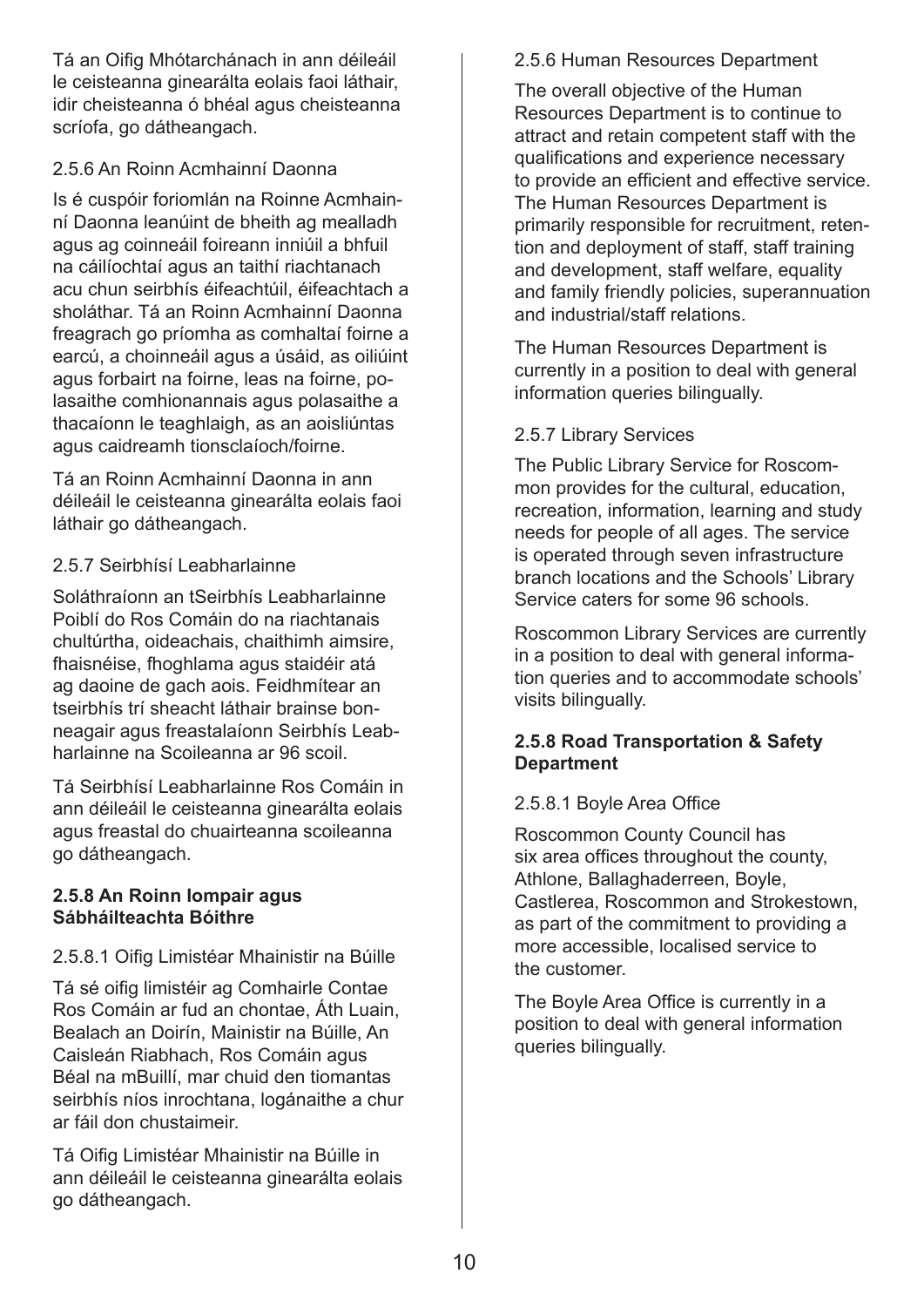#### 2.5.8.2 NRDO

Tá NRDO (An Oifig Náisiúnta Deartha Bóithre) in ann déileáil faoi láthair le ceisteanna ginearálta eolais go dátheangach.

#### 2.5.8.3 Iompar & Sábháilteacht Bhóithre

Is é sprioc foriomlán Rannóg na mBóithre go bhforbrófar, ar mhodh inbhuanaithe, líonra de bhóithre poiblí a bheidh leordhóthanach le freastal ar an líon tráchta atá ag méadú an t-am go léir sa lá atá inniu ann, faid is a éascófar an fhorbairt eacnamúil agus shóisialta, ag tabhairt aird mar is cuí ar shábháilteacht agus ar thaitneamhachtaí gach duine a bhaineann úsáid as na bóithre. Tá Rannóg na mBóithre freagrach freisin as rialacháin i dtaca le Reiligí.

Tá Rannóg na mBóithre in ann faoi láthair déileáil le ceisteanna ar an nguthán go dátheangach.

#### **2.6 Rannóga a sholáthraíonn seirbhísí trí Bhéarla amháin**

Tugtar sonraí sa mhéid seo a leanas faoi na Ranna laistigh de Chomhairle Contae Ros Comáin nach bhfuil in ann faoi láthair seirbhís duine le duine a sholáthar do chustaiméirí trí Ghaeilge.

Folaíonn na hailt sa chatagóir seo roinnt a chuireann seirbhís thacaíochta inmheánach ar fáil go príomha do Rannáin Roinne eile, cé go mbíonn roinnt idirghníomhaíocht theoranta acu le custaiméirí seachtracha.

*I dtaca leis na rannóga seo déanfar obair réamhullmhúcháin chun tús a chur le próiseas a thógáil de sheirbhís a chur ar fáil trí Ghaeilge laistigh de shaolré na scéime. Déanfar an obair réamhullmhúcháin seo d'fhonn díriú ar shaincheist scothsheirbhís duine le duine trí Ghaeilge a sholáthar ó na hoifigí seo do chustaiméirí sa dara scéim teanga agus i scéimeanna teanga ina dhiaidh sin. Cuireadh iniúchadh foirne i gcrích le fáil amach cén leibhéal Gaeilge a bhí ag gach ball foirne agus cuirfear oiliúint ar fáil chun inniúlacht Ghaeilge na foirne a fheabhsú.*

#### 2.5.8.2 NRDO

The NRDO (National Roads Design Office) is currently in a position to deal with general information queries bilingually

#### 2.5.8.3 Road Transportation & Safety

The overall objective of the Roads Section is to develop, in a sustainable manner, a public road network adequate to cater for the ever-increasing volume of modern traffic while facilitating economic and social development, with due regard for the safety and amenity of all road users. The Roads Section is also responsible for regulations in relation to Burial Grounds.

The Roads Section is currently in a position to deal with telephone queries bilingually.

#### **2.6 Sections offering an English language only service**

The following provides details of the Departments within Roscommon County Council that currently are not in a position to provide a one-to-one service to customers through the Irish language.

The sections in this category also include a number which, while having some limited interaction with external customers, primarily provide an internal support service to other Departmental Divisions.

*In relation to these sections, preparatory work will be carried out to begin the process of building a service through Irish within the lifetime of scheme. This preparatory work will be carried out with a view to addressing the issue of the provision of a quality one-to-one customer service through Irish from these offices in the second and subsequent language schemes. A staff audit has been carried out to ascertain the level of Irish of all staff and training will be provided to improve staff competence in the Irish language.*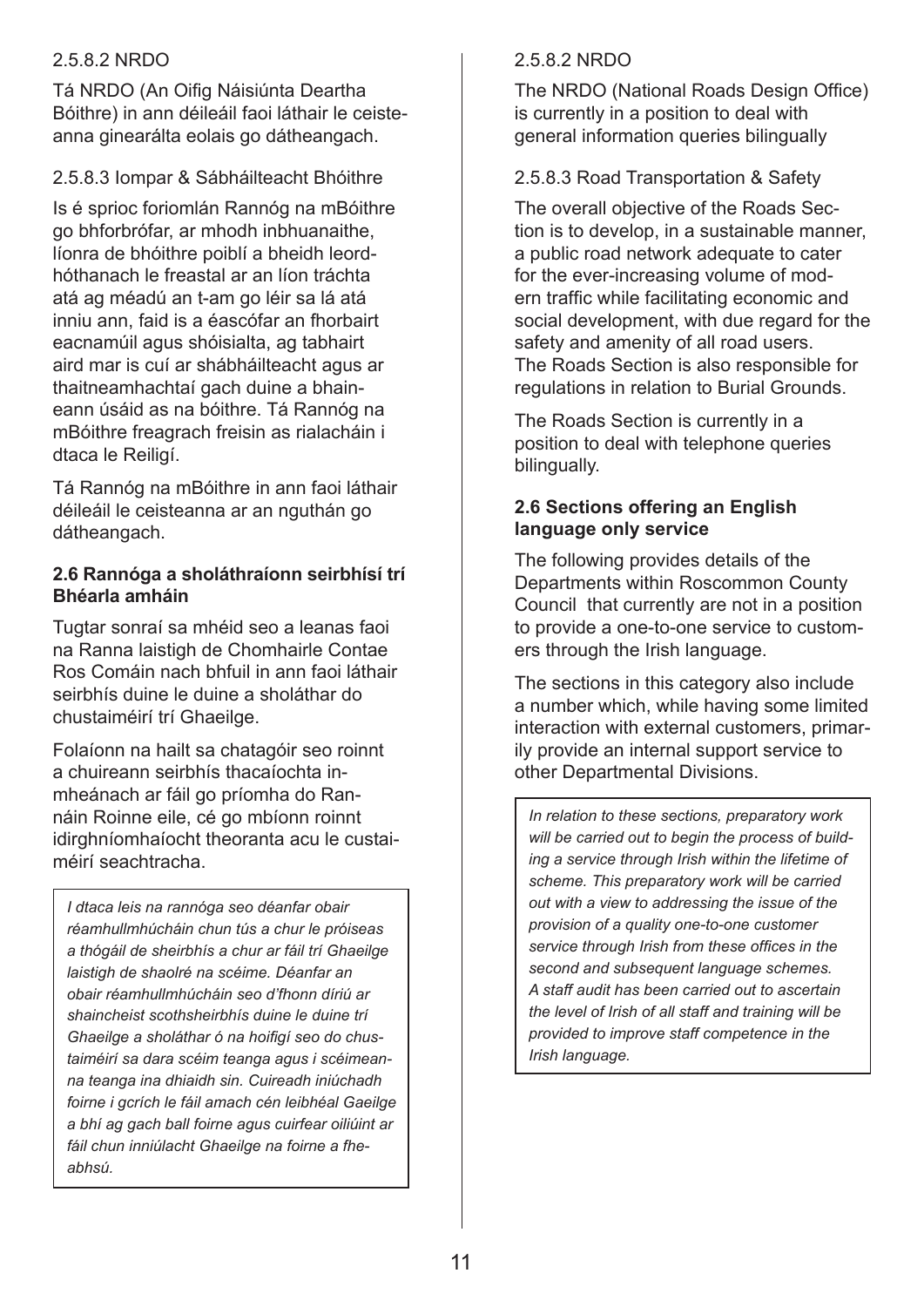#### 2.6.1.1 Oifig na nEalaíon

Tá Oifig na n-ealaíon freagrach as tacaíocht leanúnach d'fhorbairt na n-ealaíon ar fud an Chontae trí Phlean Ealaíon an Chontae a chur i bhfeidhm, clár ealaíon bliantúil a chur chun feidhme, tacaíocht a thabhairt d'ealaíontóirí agus d'eagraíochtaí ealaíon móide eolas, comhairle agus cuidiú a sholáthar.

#### 2.6.1.2 Ionad Léirithe & Dánlanna Theach an Rí

Teach mór Seoirseach 18ú Céad is ea Teach an Rí. Tá an teach oscailte don phobal mar ionad cuairteoirí, mar ionad imeachtaí agus mar láthair taispeántais. Chomh maith leis sin cuirtear seomraí agus áiseanna comhdhála ar fáil ar cíos.

#### 2.6.1.3 Ionad Ealaíon Ros Comáin

Cuireann Ionad Ealaíon Ros Comáin léirithe áitiúla, náisiúnta agus idirnáisiúnta ar fáil. Díríonn sé go gníomhach ar a bheith gafa leis an bpobal áitiúil agus a bheith rannpháirteach i saol ealaíonta agus cultúrtha an chontae.

#### **2.6.2 Dreasuithe & Smacht Forbartha**

#### 2.6.2.1 Pleanáil

Is é cuspóir foriomlán na Ranna Pleanála éascú a dhéanamh ar fhorbairt inbhuanaithe na seirbhísí, na tithíochta agus na tionsclaíocha i gContae Ros Comáin agus chun forás eacnamúil, sóisialta agus daonra bailte, sráidbhailte agus ceantar tuaithe a neartú.

#### 2.6.2.2 An Oifig Oidhreachta

Is é ról an Oifigigh Oidhreachta cuidiú le cosaint, caomhnú agus feabhsú oidhreacht Chontae Ros Comáin trí shonraí a bhailiú, an mórtas a chothú agus comhordú a dhéanamh ar pholasaí agus comhairle.

#### **2.6.3 Cosaint an Chomhshaoil**

Is é cuspóir foriomlán na Rannóige Comhshaoil comhshaol saibhir nádúrtha ár gcontae a chosaint, a fheabhsú agus a chaomhnú. Tá an Rannóg Comhshaoil freagrach as Bainistiú Dramhaíola agus Smachtú an Truaillithe.

#### 2.6.1.1 Arts Office

The Arts Office is responsible for ongoing support for the development of the arts throughout the County through the implementation of the County Arts Plan, the delivery of an annual arts programme, support for artists and arts organizations plus the provision of information, advice and assistance.

#### 2.6.1.2 King House Interpretative Centre & **Galleries**

King House is an 18th Century Georgian Mansion which is open as a visitor centre, events venue and exhibition space as well as offering room hire and conference facilities.

#### 2.6.1.3 Roscommon Arts Centre

Roscommon Arts Centre provides access to local, national and international performances. It aims actively to engage with the local community and contribute to the artistic and cultural life of the county.

#### **2.6.2 Development Incentives & Control**

#### 2.6.2.1 Planning

The overall objective of the Planning Department is to facilitate the sustainable development of housing, industry and services in County Roscommon and to strengthen the economic, social and population growth of towns, villages and rural areas.

#### 2.6.2.2 Heritage Office

The role of the Heritage Officer is to assist in the protection, conservation and enhancement of the Heritage of County Roscommon through the collection of data, promotion of pride, and the co-ordination of policy and advice.

#### **2.6.3 Environmental Protection**

The overall objective of the Environment Section is to protect, enhance and conserve the rich and natural environment of our county. The Environmental Section has responsibility for Waste Management and Pollution Control.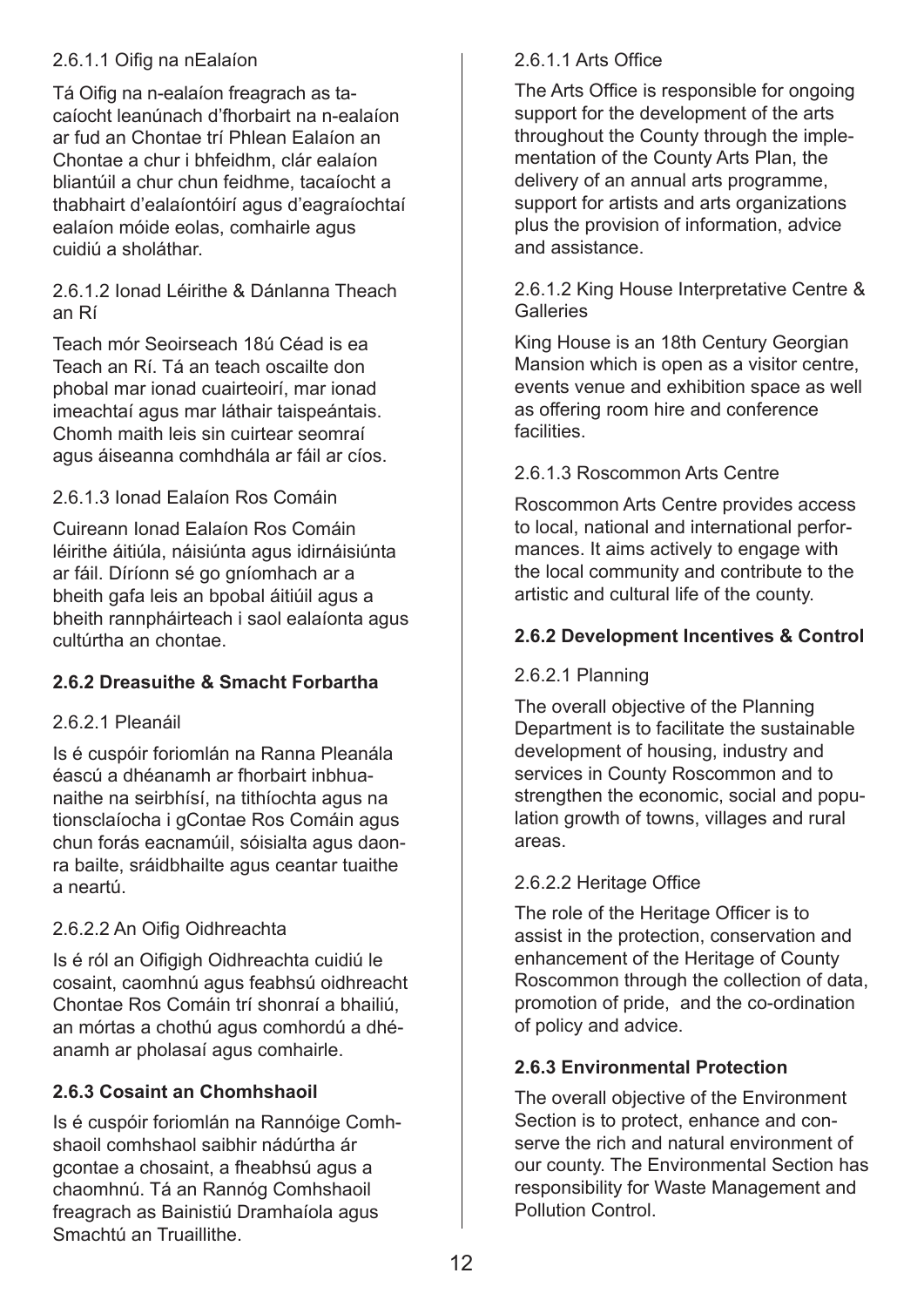#### **2.6.4 An Roinn Airgeadais**

Déileálann Roinn Airgeadais Chontae Ros Comáin le Cuntasaíocht Airgeadais agus Bhainistíochta, lena n-áirítear ullmhú an Bhuiséid Bhliaintiúil agus an Ráitis Airgeadais Bhliaintiúil. Tá an rannóg Airgeadais freagrach freisin as rialú buiséid agus tuairisciú airgeadais, fáltais airgeadais, íocaíocht creidiúnaithe agus bailiú ioncaim.

#### **2.6.5 Tithíocht agus Tógáil**

Is é an Cuspóir Corparáideach Tithíochta a chur ar chumas gach teaghlach áitreabh inacmhainne atá ar chaighdeán maith, atá oiriúnach do riachtanais na dteaghlach sin, i dtimpeallacht mhaith, agus chomh fada agus is féidir, atá de réir a rogha tionachta a bheith ar fáil dóibh.

#### **2.6.6 Roinn Teicneolaíocht na Faisnéise**

Cuireann na Ranna T.F. tacaíocht theicniúil ar fáil do Ranna eile ar fad na Comhairle, agus cintíonn go mbíonn an trealamh agus an fhaisnéis riachtanach ar fáil go héasca chun seirbhís phoiblí éifeachtach a sholáthar.

#### **2.6.7 An Roinn Iompair & Sábháilteachta Bóithre**

#### 2.6.7.1 Oifigí na Limistéar

Tá sé oifig limistéir ag Comhairle Contae Ros Comáin ar fud an chontae, Áth Luain, Bealach an Doirín, Mainistir na Búille, An Caisleán Riabhach, Ros Comáin agus Béal na mBuillí, mar chuid den tiomantas seirbhís níos inrochtana, logánaithe a chur ar fáil don chustaimeir.

#### 2.6.7.2 Seirbhísí Dóiteáin

Is é cuspóir foriomlán Roinn na Seirbhísí Dóiteáin an bheatha, an mhaoin agus an comhshaol a chosaint trí chosc agus smachtú éifeachtach éifeachtúil a dhéanamh ar dhóiteáin agus ar éigeandálaí eile lena n-áirítear móréigeandálaí. Tá sé bhriogáid sa chontae ag Údarás Dóiteáin Ros Comáin.

#### **2.6.4 Finance Department**

The Finance Department of Roscommon County Council deals with Financial and Management Accounting, including the preparation of Annual Budget and Annual Financial Statement. The Finance section is also responsible for budgetary control and financial reporting, financial returns, creditors payments and revenue collection.

#### **2.6.5 Housing & Building**

The Housing Corporate Objective is to enable every household to have available an affordable dwelling of good quality, suited to its needs, in a good environment and, as far as possible, at the tenure of its choice.

#### **2.6.6 Information Technology Department**

The I.T. Departments provides technical support for all other Council departments, ensuring that the necessary equipment and information is readily available to provide an efficient public service.

#### **2.6.7 Road Transportation & Safety Department**

#### 2.6.7.1 Area Offices

Roscommon County Council has six area offices throughout the county, Athlone, Ballaghaderreen, Boyle, Castlerea, Roscommon and Strokestown, as part of the commitment to providing a more accessible, localised service to the customer.

#### 2.6.7.2 Fire Services

The overall objective of the Fire Services Department is to protect life, property and the environment by the efficient and effective prevention and control of fires and other emergencies including major emergencies. The Roscommon Fire Authority has six brigades in the county.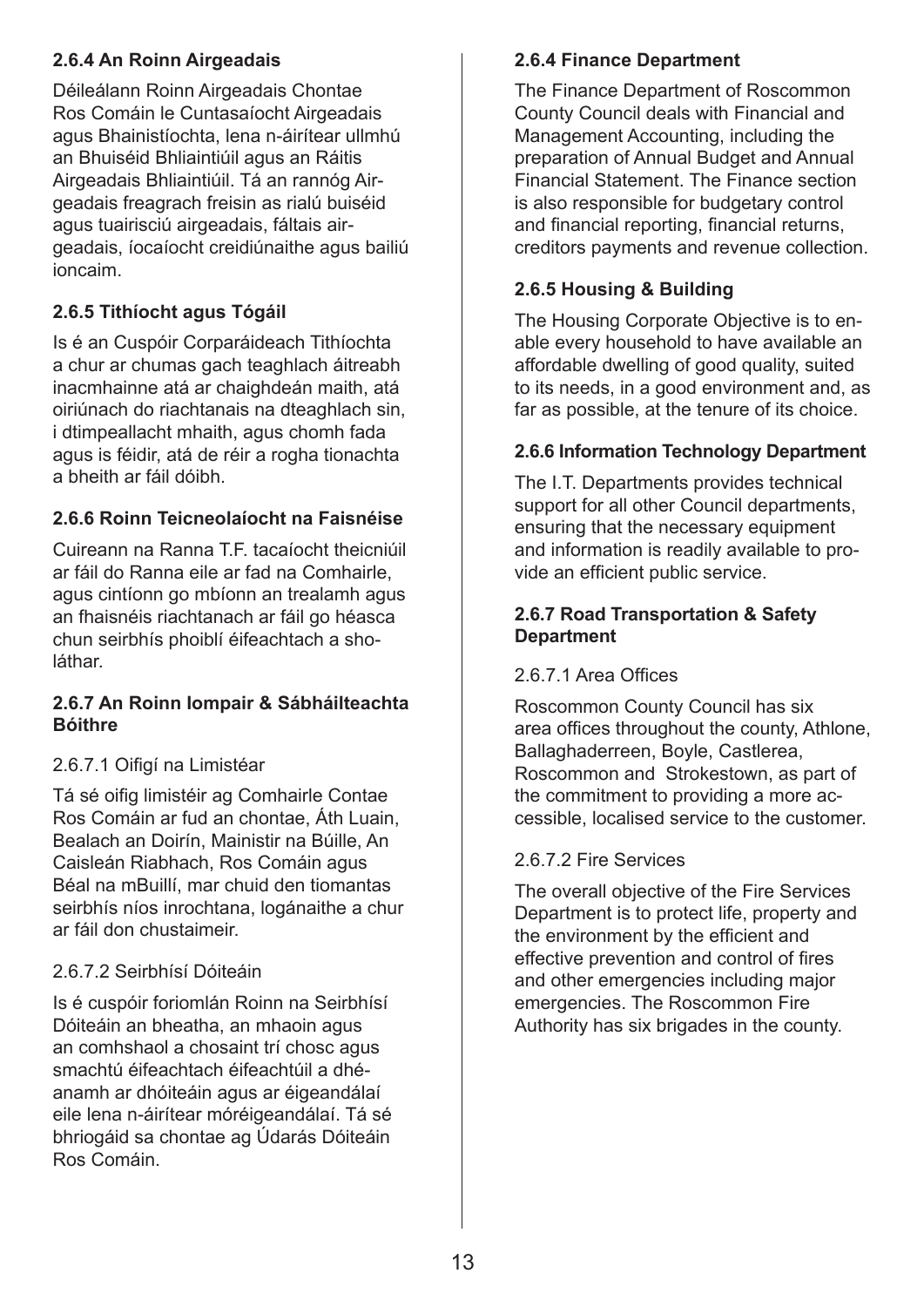#### 2.6.8 An Roinn Seirbhísí Uisce

Is iad príomhchuspóirí chlár na seirbhísí uisce agus sláintíochta, soláthar leordhóthanach uisce a chur ar fáil atá ar chaighdeán oiriúnach le haghaidh úsáide tionsclaíochta, talmhaíochta, tí agus eile agus córais a sholáthar atá slán agus leordhóthanach chun séarachas agus cineálacha eile dramhaíola uisce-iompartha a dhiúscairt.

# **Caibidil 3**

# **Feabhsú ar Sheirbhísí atá le Soláthar go Dátheangach**

#### **3.1 Polasaí Ginearálta**

Tá Comhairle Contae Ros Comáin tiomanta do líon leordhóthanach den bhfoireann a bheith inniúil chun seirbhís trí Ghaeilge a chur ar fáil i ngach rannóg de na hÚdaráis a bhíonn ag déileáil go rialta leis an bpobal. Is fearr a bhainfear seo amach trí Phróiseas an Chórais Bhainistíochta agus Forbartha Feidhmíochta, trí Phleananna Forbartha Foirne agus Pleananna Forbartha Pearsanta a léireoidh tiomantais na foirne, na bhfoirne agus na ndaoine aonair, ar bhonn bliantúil, do sholáthar seirbhíse Gaeilge a fheabhsú.

Is í an bhunsprioc inghnóthaithe a bheidh ann timpeallacht dhátheangach a chruthú agus a chothú i ngach rannóg den Chomhairle ionas go mbraithfidh custaiméirí a labhraíonn Gaeilge go bhfuil fáilte rompu agus go spreagfar iad chun a ngnó a dhéanamh trí Ghaeilge agus sa chaoi go mbeidh idir chustaiméirí agus bhaill foirne ar a gcompord agus iad i mbun gnó trí Ghaeilge.

*Moltar go gcothófar seirbhís Ghaeilge a bheith ar fáil sna rannóga éagsúla trí shonraí teagmhála na mball foirne sin atá inniúil agus toilteanach gnó a dhéanamh trí Ghaeilge ar an suíomh gréasáin do chustaiméirí atá ag Comhairle Contae Ros Comáin agus trí fhógraíocht a dhéanamh ar an tseirbhís a bheith ar fáil ag deasc na gcustaiméirí. Beidh de thionchar breise aige seo go gcothófar muinín an phobail as scothsheirbhís do chus taiméirí trí Ghaeilge a bheith ar fáil agus go dtiocfar i dtír ar an éileamh folaithe ar sheirbhísí trí Ghaeilge.*

#### 2.6.8 Water Services Department

The main objectives of the water and sanitary services programme are the provision of an adequate supply of water of suitable quality for industrial, agricultural, domestic and other uses, and the provision of systems of safe and adequate disposal of sewage and other water-borne wastes.

# **Chapter 3**

#### **Enhancement of Services to be Provided Bilingually**

#### **3.1 General Policy**

Roscommon County Council is committed to having an adequate number of staff competent to provide a service through Irish in all sections of the Authorities that deal regularly with the public. This can be best achieved through the Performance Management Development Systems Process whereby Team Development Plans and Personal Development Plans will reflect staff, team and individual's commitments, on an annual basis, to the enhancement of Irish language service provision.

The primary deliverable will be to create and foster an atmosphere of bilingualism within all sections of the Council so that Irish speaking customers feel welcome and are encouraged to do their business in Irish and so that both customers and staff feel comfortable in conducting their business through the Irish language.

*It is proposed to promote the availability of an Irish language service in the various sections by listing contact details of staff who are capable and willing to conduct their business through Irish on Roscommon County Council's website for customers and by advertising the availability of the service at the customer service desk. This will have the additional effect of promoting public confidence in the availability of a quality customer service in Irish and unlocking latent demand for services in Irish.*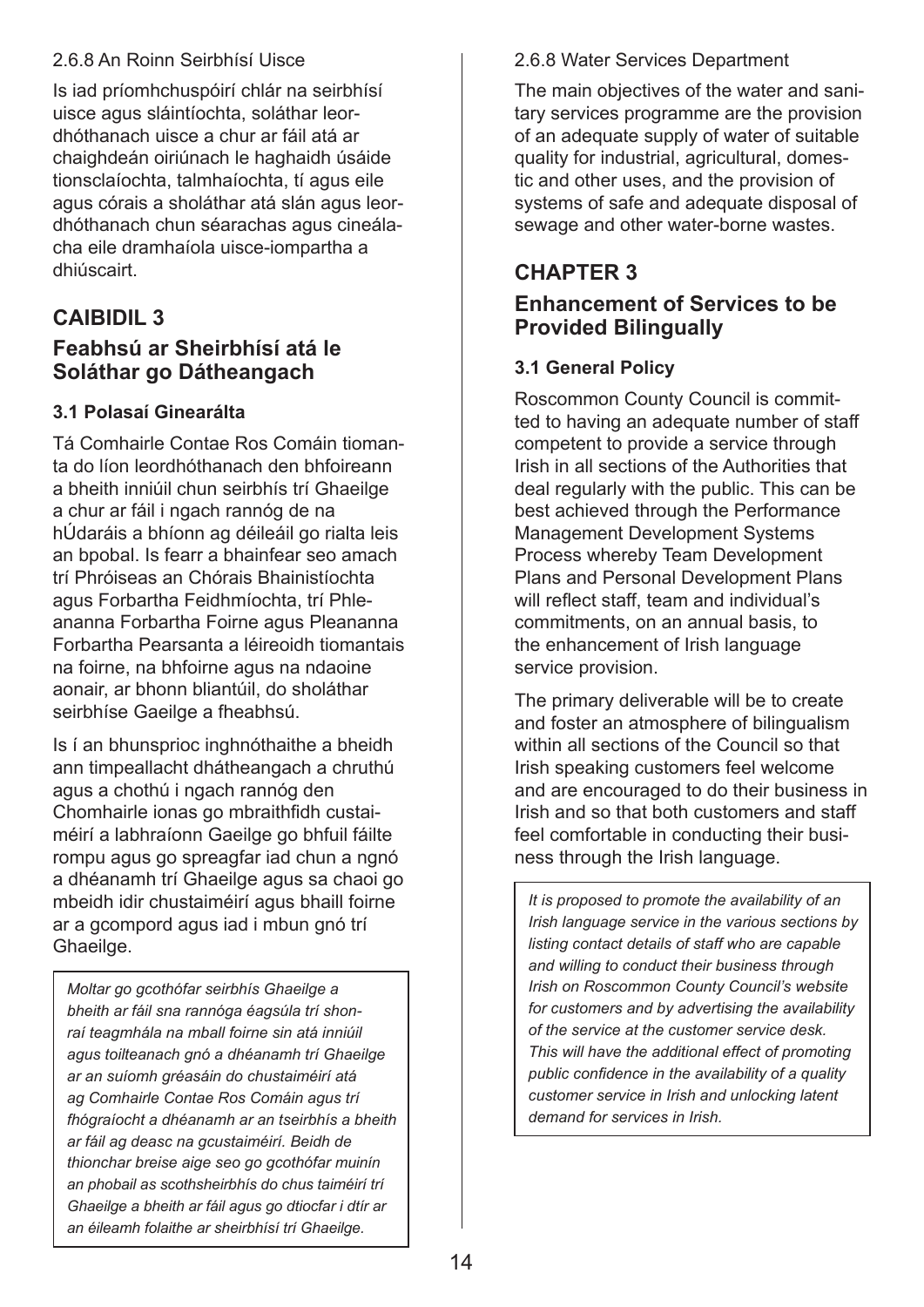#### **3.2 Doiciméadú Scríofa**

Déanfar na polasaithe a leanas i dtaca leis na catagóirí éagsúla doiciméadaithe scríofa a tháirgíonn Comhairle Contae Ros Comáin a chur chun feidhme le linn shaolré na scéime seo:

#### Foirmeacha iarratais

Faoi dheireadh na scéime trí bliana táirgeofar ar a laghad foirm iarratais amháin atá ar fáil cheana féin go hiomlán dátheangach agus faoi aon chlúdach amháin chomh maith le haon bhileoga eolais ghaolmhara as gach Rannóg de chuid Chomhairle Contae Ros Comáin (mar a leagtar amach i gCaibidil 2). Ó thúsdáta na scéime beidh gach foirm iarratais nua ar fáil go dátheangach agus faoi chlúdach amháin, ach amháin nuair nach indéanta a leithéid i ngeall ar nádúr, ar mhéid nó ar leagan amach an ábhair. Beidh fáil ar liosta na bhfoirmeacha iarratais dhátheangacha ar an leathach 'An Ghaeilge' ar shuíomh gréasáin na Comhairle Contae.

#### Bileoga/Bróisiúir

Beidh gach bileog / bróisiúr eolais phoiblí ar fáil go hiomlán dátheangach faoi chlúdach amháin. Beidh fáil ar liosta na mbileog dátheangach ar an leathanach 'An Ghaeilge' ar shuíomh gréasáin na Comhairle Contae.

#### Foilseacháin

Gach doiciméad polasaí phoiblí de chuid Chomhairle Contae Ros Comáin a cheanglaítear a fhoilsiú go dátheangach faoi alt 10 d'Acht na dTeangacha Oifigiúla 2003, déanfar amhlaidh faoin chlúdach céanna, ach amháin nuair nach indéanta a leithéid i ngeall ar nádúr, ar mhéid nó ar leagan amach an ábhair.

#### Preaseisiúintí

Cuirfear preaseisiúintí a bhaineann le cúrsaí Gaeilge amach go dátheangach agus scaipfear ar na meáin Ghaeilge agus Bhéarla in éineacht iad. De bhreis orthu seo cuirfear 25% de phreaseisiúintí eile amach i nGaeilge agus i mBéarla nó go dátheangach agus scaipfear ar na meáin Ghaeilge agus Bhéarla in éineacht iad, laistigh de shaolré na scéime.

#### **3.2 Written Documentation**

The following policies in relation to the various categories of written documentation produced by Roscommon County Council shall be enacted during the lifetime of this scheme:

#### Application forms

By the end of the three year scheme at least one existing application form and any associated information leaflets from each Section of the Roscommon County Council (as laid out in Chapter 2) will be produced fully bilingually and within one cover. From the commencement of the scheme, all new application forms will be available bilingually and within one cover, except where this is not feasible because of the nature size or layout of the material. A list of the application forms which are available bilingually will be made available on the An Ghaeilge page of the County Council's website.

#### Leaflets/Brochures

All public information leaflets/brochures shall be fully bilingual within the one cover. A list of the leaflets which are available bilingually will be available on the An Ghaeilge page of the County Council's website.

#### **Publications**

All public policy documents of Roscommon County Council that are required to be published bilingually under section 10 of the Official Languages Act 2003 will be done so within the same cover, except where it is not feasible because of the nature, size or layout of the material.

#### Press Releases

Press releases relating to Irish language issues will be produced bilingually and circulated to the Irish language and English language media simultaneously. In addition to these 25% of other press releases will be produced in Irish and English or bilingually and circulated to Irish language and English media simultaneously, within the lifetime of the scheme.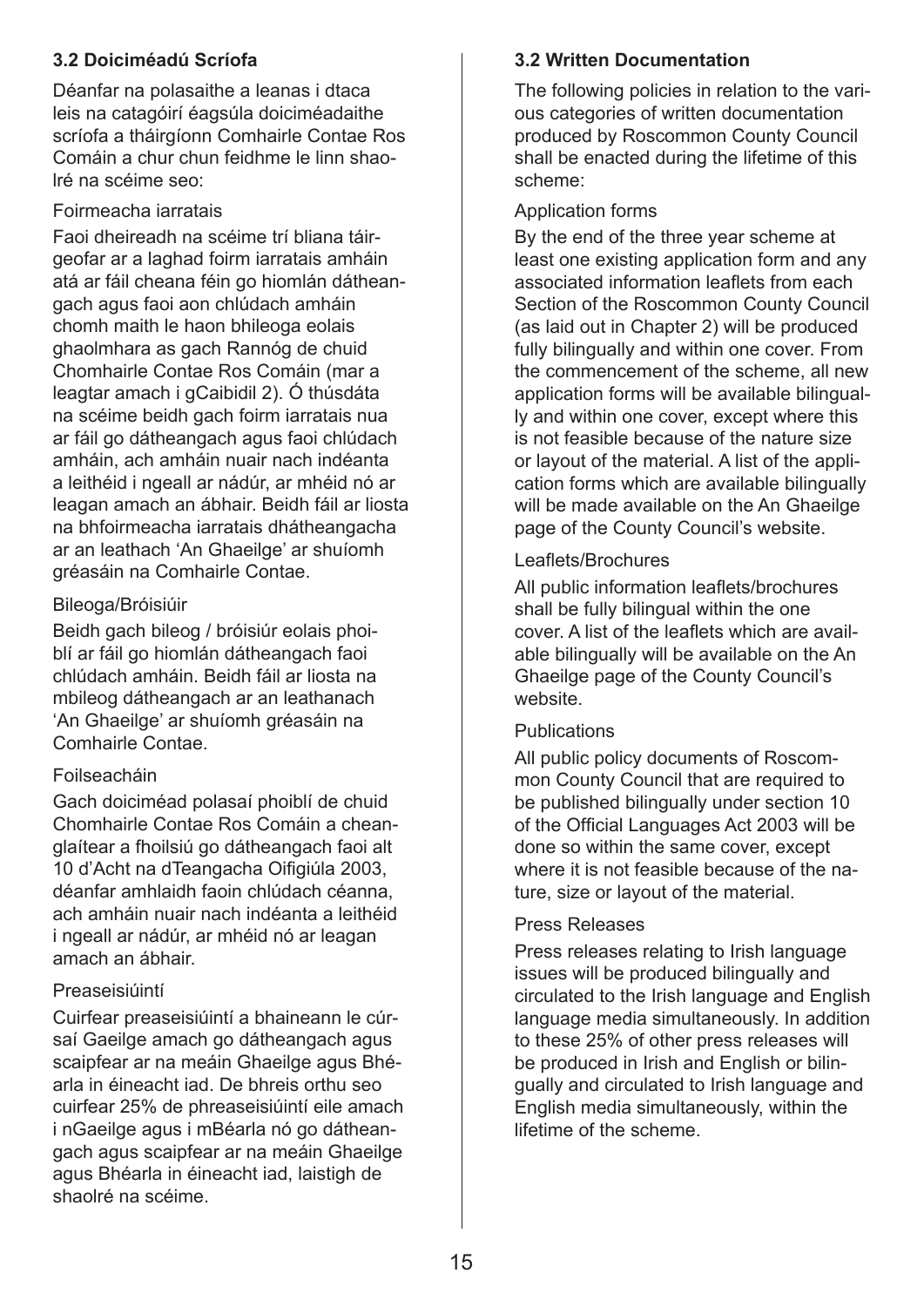#### **3.3 Cumarsáid Bhéil**

Déileálann an Deasc Seirbhíse do Chustaiméirí le gach fiosrúchán ginearálta a bhíonn ag custaiméirí. Is í foireann na Deisce Seirbhíse do Chustaiméirí agus na fáiltitheoirí / na hoibreoirí malartán na chéad phointí teagmhála leis an bpobal.

Tá Comhairle Contae Ros Comáin tiomanta do chinntiú go mbainfear na spriocanna a leanas amach faoi dheireadh na scéime reatha:

- Go dtabharfaidh Foireann na Deisce Seirbhíse do Chustaiméirí/Fáiltitheoirí/ foireann an Mhalartáin ainm an Údaráis Áitiúil i nGaeilge
- Go mbeidh cur amach bunúsach ar a laghad ag ball amháin ar a laghad den bhfoireann fáilteoirí ar na bunbheannaithe sa Ghaeilge, agus go mbeidh ar chumas an duine sin a admháil go bhfuarthas iarratas ar sheirbhís i nGaeilge, agus custaiméirí a chur i dteagmháil, a thapúla is féidir, leis an oifig nó leis an oifigeach cuí a bheidh freagrach as an tseirbhís a iarradh trí Ghaeilge a chur ar fáil, má bhíonn fáil ar an duine sin. Cuirfear meicníocht i bhfeidhm trína gcuirfear duine a bhíonn ag lorg seirbhíse i nGaeilge ag labhairt le ba(i)ll na foirne fáiltithe a bheidh in ann seirbhís i nGaeilge a chur ar fáil don duine sin.
- Cuirfear oiliúint shainiúil ar fáil don bhfoireann fáiltithe chun iad a ullmhú chuige seo.
- Cuirfear liosta i dtoll a chéile de bhaill sin na foirne atá inniúil agus toilteanach déileáil leis an bpobal i Gaeilge agus foilseofar an liosta seo ar an Inlíon, ar shuíomh gréasáin na Comhairle agus ag an Deisc Seirbhíse do Chustaiméirí.

#### **3.4 Teicneolaíocht na Faisnéise & na Cumarsáide**

I dtaca leis an gcumarsáid leictreonach, cinnteoidh Comhairle Contae Ros Comáin go gcuirfear na polasaithe a leanas chun feidhme:

#### **3.3 Oral Communication**

The Customer Service Desk deals with all general queries from customers. The Customer Service Desk staff and the receptionists/switchboard operators are the first points of contact with the public.

Roscommon County Council is committed to ensuring that the following objectives will be achieved by the end of the current scheme:

- Customer Service Desk Staff/Receptionists/Switchboard staff will give the name of the Local Authority in Irish.
- At least one member of the reception staff will at least be familiar with the basic greetings in Irish, and will be in a position to acknowledge a request for service in Irish and put customers in touch, with the minimum possible delay, with the appropriate office or officer responsible for offering the service required through Irish, where available. A mechanism will be put in place whereby a person seeking a service through Irish will be put through the reception staff member(s) who will be in a position to provide them with a service in Irish.
- Specific training will be put in place for reception staff in order to prepare them for this.
- A list will be compiled of staff members who are capable and willing to deal with the public in Irish and this list will be published on the Intranet, the Council website and at the Customer Services Desk.

#### **3.4 Information & Communications Technology**

In relation to electronic communication, Roscommon County Council will ensure that the following policies will be implemented:

• Any standard disclaimer or automated message on e-mail correspondence will be bilingual by the end of the first year of the scheme.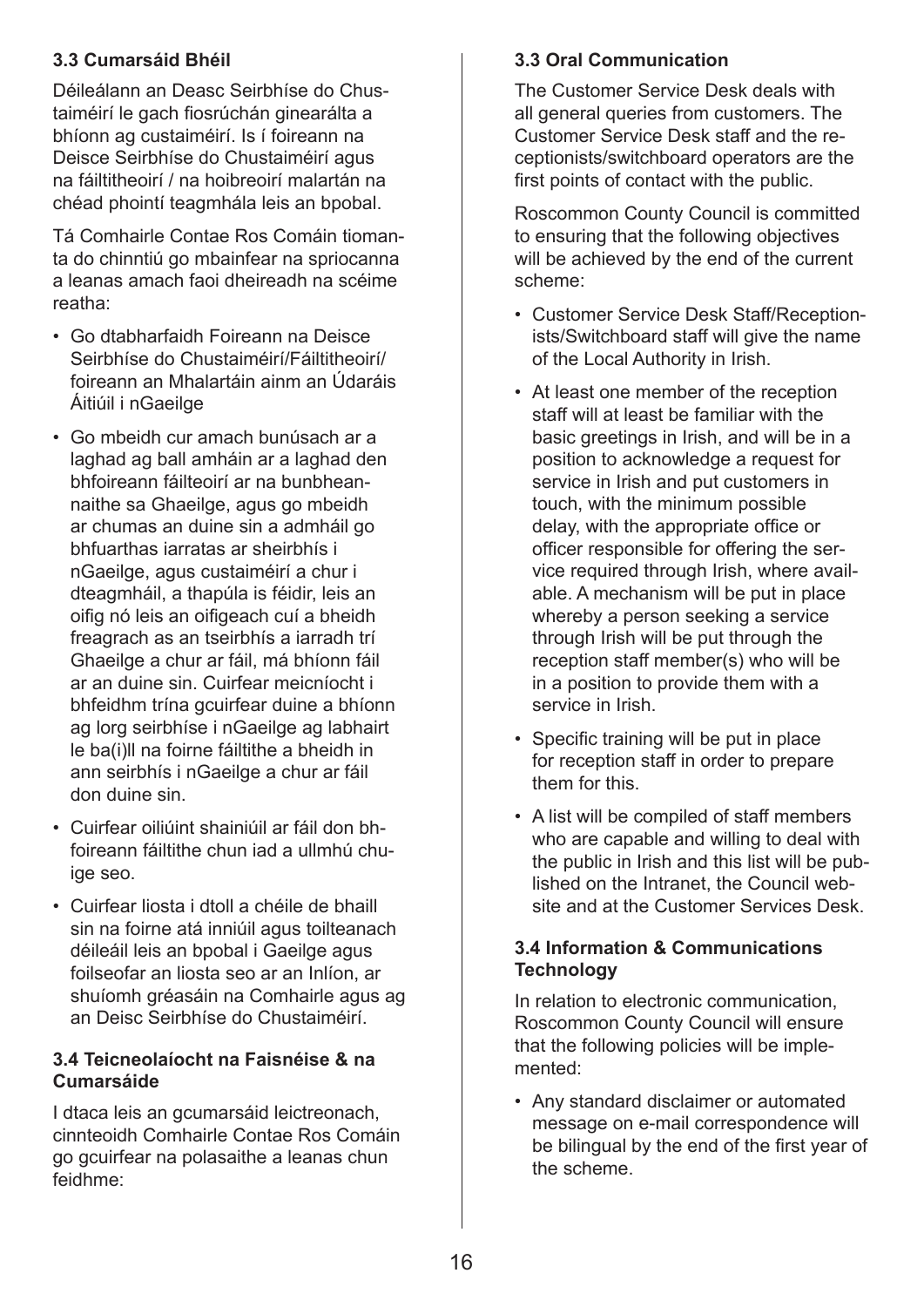- Beidh aon séanadh nó teachtaireacht uathoibríoch ar chomhfhreagras ríomhphoist dátheangach faoi dheireadh chéad bhliana na scéime.
- I gcaitheamh na scéime cuirfear 30% ar a laghad d'ábhar statach shuíomh idirlín Chomhairle Contae Ros Comáin ar fáil i nGaeilge.
- Tá forbairt déanta ar leathanach Gaeilge don Inlíon foirne. Déanfar é seo a chothabháil agus a nuashonrú ar bhonn rialta, agus déanfar comhordú ar na gnéithe Gaeilge go léir den suíomh idirlín agus de scéalta nuachta faoi chúrsaí **Gaeilge**
- Cuirfear aon leaganacha Gaeilge d'fhoirmeacha ar fáil ar shuíomh idirlín Chomhairle Contae Ros Comáin lena gcur isteach ar-líne.
- Tá seoladh ríomhphoist cineálach [gaeilge@roscommoncoco.ie] curtha ar bun le haghaidh fiosrúchán as Gaeilge. Cuirfear an seoladh ríomhphoist seo ar gach preaseisiúint agus ar gach fógra chomh maith le staiseanóireacht na Comhairle mar aon leis an ráiteas *'Fáilteofar roimh chomhfhreagras i nGaeilge'.* Cinnteoidh Comhairle Contae Ros Comáin go dtabharfar aghaidh ar fhiosruithe den sórt sin go pras mar a dhéantar le fiosruithe i mBéarla.
- Déanfaidh Comhairle Contae Ros Comáin a chinntiú, maidir le haon bhogearraí ríomhaire nua a bhaineann le hinrochtaineacht phobail a bheidh á bhforbairt, go mbeidh an pobal in ann teacht ar an ábhar sin go hiomlán trí Ghaeilge agus cinnteoidh freisin (chomh fada lenár gcumas) go mbeidh aon chórais atá ann cheana féin a chuir LGCSB ar fáil, comhoiriúnach le linn shaolré na scéime faoi réir ag na leasuithe agus na breisiúcháin riachtanacha atá á gcur i bhfeidhm ag LGCSB.
- Díreoidh an Chomhairle ar shuímh idirlín eile de chuid na Comhairle a bhfuil sí freagrach astu a chur ar fáil ar bhonn dátheangach i gcomhar leis na chéad leaganacha uasghrádaithe eile de na suímh idirlín sin.
- During the course of the scheme at least 30% of the static content of Roscommon's County Council website will be made available in Irish.
- An Irish language page has been developed for the staff Intranet. This will be maintained and updated regularly, collating links to all Irish elements of website and Irish language news.
- Any Irish language versions of forms will be made available on Roscommon County Council's website for online submission.
- A generic e-mail address for queries 'as Gaeilge' has been established [gaeilge@roscommoncoco.ie]. This e-mail address will be included on all press releases, advertisements and on Council stationery accompanied by the statement *'Fáilteofar roimh chomhfhreagras i nGaeilge'.* Roscommon County Council will ensure that such queries will be addressed promptly in the same manner as English language queries.
- Roscommon County Council shall ensure that any new computer software involving public accessibility which is being developed, is fully capable of being accessed by the public through Irish and will also ensure (in so far as it is under our control) that any existing systems supplied by LGCSB are made compatible within the lifetime of the scheme subject to the necessary amendments and enhancements being carried out by LGCSB.
- The Council will address the issue of making other council websites that fall within its responsibility available on a bi-lingual basis in conjunction with the next upgrade versions of these websites.
- Roscommon County Council currently does not have any interactive systems. Any new interactive systems shall be made available bilingually subject to the necessary amendments and enhancements being carried out by LGCSB.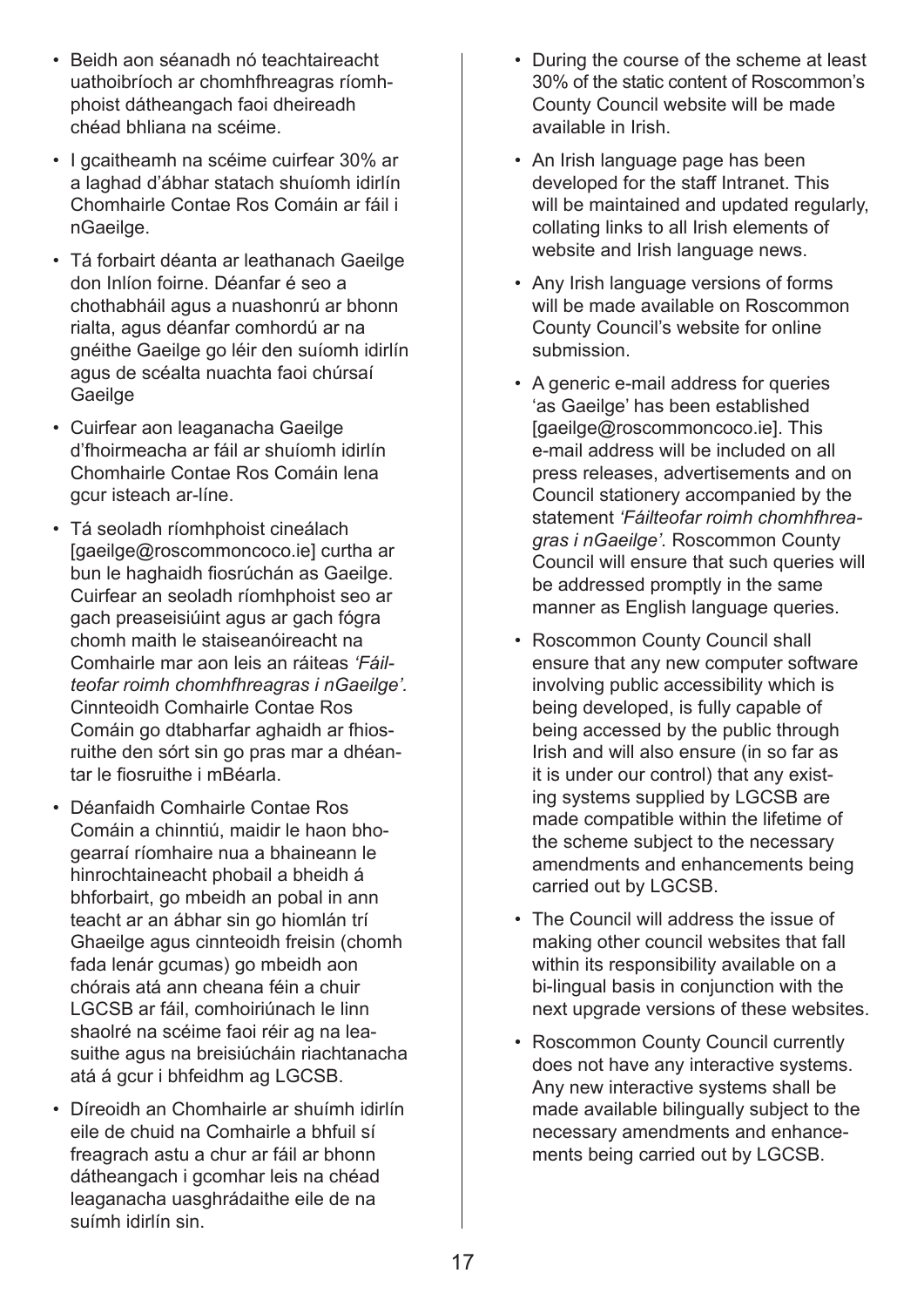• Beidh fáil go dátheangach ar aon chórais idirghníomhacha nua faoi réir ag na leasuithe agus na breisiúcháin riachtanacha atá á gcur i bhfeidhm ag LGCSB.

#### **3.5 Earcaíocht & Socrúchán**

Díreoidh An Rannóg Acmhainní Daonna ar shaincheist na teanga Gaeilge i dtaca le hearcú, oiliúint agus bainistiú foirne. Glacfar na céimeanna a leanas:

- Cuirfidh Comhairle Contae Ros Comáin iarrthóirí ar an eolas faoi na marcanna breise a d'fhéadfadh a bheith le fáil sa scrúdú inniúlachta Gaeilge, ag céim an agallaimh, de réir mar is cuí.
- Cuirfear i gcuntas na riachtanais agus na hoibleagáidí atá ag gach rannóg i dtaca le bheith in ann scothsheirbhís trí Ghaeilge a sholáthar agus baill foirne á socrú nó á n-úsáid laistigh den eagraíocht.

#### **3.6 Oiliúint & Forbairt**

Croíchuspóir straitéiseach ag Comhairle Contae Ros Comáin é, "Clár Oiliúna cuimsitheach, ábhartha agus cothromasach a chur ar fáil" (An Plean Corparáideach). Admhaíonn na hÚdaráis Áitiúla an tábhacht a bhaineann lena leithéid de lucht oibre a bhfuil ardoiliúint orthu d'fhonn soláthar seirbhísí éifeachtach éifeachtúil a chinntiú. Má tá an feabhsú leanúnach le buanú, ní mór do Chomhairle Contae Ros Comáin eolas, scileanna agus inniúlachtaí na foirne go léir a fhorbairt chun iomlán na hacmhainne sin a bhaint amach. Infheistíocht shuntasach san oiliúint agus san fhorbairt i gcaitheamh thréimhse an Phlean Chorparáidigh a bheidh anseo.

I bhfianaise na straitéise thuas mar a leagtar amach sa Phlean Corparáideach, in Acht na dTeangacha Oifigiúla 2003 agus sa Scéim seo, déanfaidh an Rannóg Acmhainní Daonna:

• A chinntiú go spreagtar an fhoireann agus na Comhairleoirí ar fad agus go dtugtar deis dóibh a gcuid scileanna Gaeilge a fheabhsú trí chúrsaí oiliúna agus forbartha a dhéanamh.

#### **3.5 Recruitment & Placement**

The Human Resources Section will address the issue of the Irish language in relation to recruitment, training and management of staff. The following steps will be taken:

- Roscommon County Council will make candidates aware of the potential additional marks available through the Irish language proficiency test, at interview stage, where relevant.
- Consideration will be given to the requirements and obligations of each section in relation to being able to provide a high quality service through Irish when placing or deploying staff within the organization

# **3.6 Training & Development**

It is a core strategic objective of Roscommon County Council to "provide a comprehensive, relevant and equitable Training Programme" (Corporate Plan). The Local Authorities acknowledge the importance of having such a highly trained workforce to ensure efficient and effective delivery of service. If continued improvement is to be sustained, Roscommon County Council must develop the knowledge, skills and competencies of all staff to full potential. This will involve significant investment in training and development over the term of the Corporate Plan.

In the light of the above strategy as outlined in the Corporate Plan, the Official Languages Act 2003 and this Scheme, the Human Resources Section will:

- Ensure that all staff and Councillors are encouraged and given an opportunity to improve language skills through training and development courses.
- Include language awareness as part of both Induction and Customer Service training courses.
- Seek volunteers to provide Irish language services in relevant sections across the Local Authorities. (Such staff will be identified at customer contact points, on phone lists and on the e-mail list.)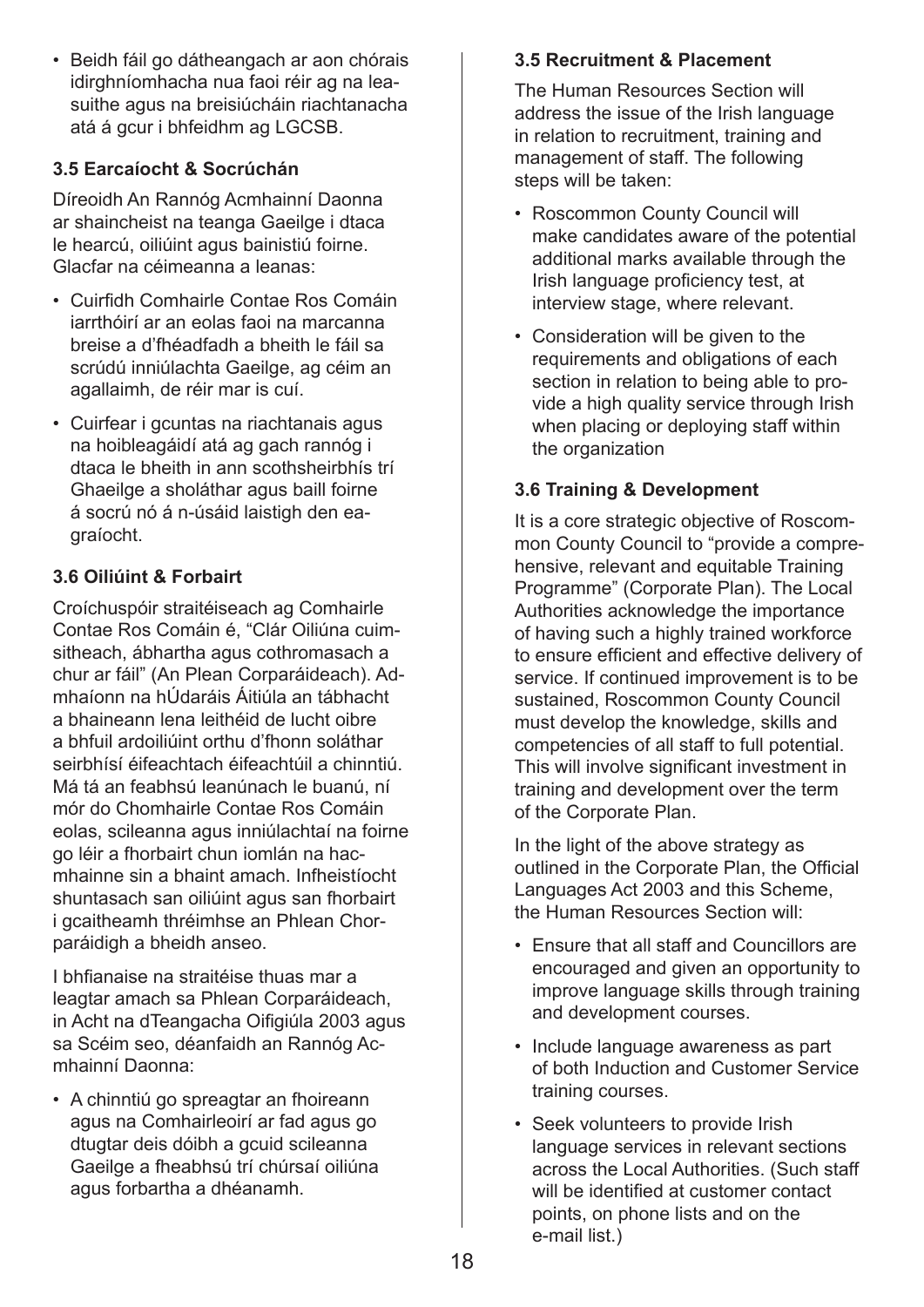- An fheasacht teanga a chur san áireamh mar chuid de chúrsaí oiliúna Ionduchtúcháin agus Seirbhíse do Chustaiméirí
- Oibrithe deonacha a lorg chun seirbhísí Gaeilge a chur ar fáil sna rannóga ábhartha ar fud na nÚdarás Áitiúil ar fad. (Déanfar a leithéid d'fhoireann a aithint ag pointí teagmhala do chustaiméirí, ar liostaí gutháin agus ar an liosta r-phost.)
- A chinntiú go bhfaighidh gach ball foirne a chuireann seirbhísí Gaeilge ar fáil go deonach, an tacaíocht go léir is gá.
- Scrúdóidh an Coiste Oiliúna an fhéidearthacht go bhféadfaí oiliúint seirbhíse do chustaiméirí a chur ar fáil chun déileáil le custaiméirí I nGaeilge.

#### **3.7 Institiúidí agus Eagraíochtaí Gaeilge**

Aithníonn agus admhaíonn Comhairle Contae Ros Comáin na sainroghanna teanga ar leith a bhíonn ag institiúidí agus eagraíochtaí agus grúpaí Gaeilge a bhíonn ag feidhmiú ar fud an chontae agus go náisiúnta. Tabharfar tosaíocht do sheirbhísí a sholáthar do na forais agus na grúpaí áirithe seo i gcaitheamh shaolré na scéime seo.

*Is i nGaeilge amháin nó go dátheangach a bheidh cumarsáid ghinearálta neamhreachtúil a thionscnófar le haon ghrúpaí nó le haon eagraíochtaí Gaeilge agus tabharfar tosaíocht do sheirbhís Ghaeilge a sholáthar d'institiúidí agus d'eagraíochtaí dá leithéid i gcaitheamh shaolré na chéad scéime.*

# **Caibidil 4 Monatóireacht, Athbhreithniú & Poibliú na Scéime Aontaithe**

#### **4.1 Monatóireacht & Athbhreithniú**

Déanfar monatóireacht agus athbhreithniú ar an Scéim Ghaeilge trí Phróiseas an Chórais Bhainistíochta agus Forbartha Feidhmíochta.

Bainisteoirí líne den chuid is mó a dhéanfaidh na feidhmeanna monatóireachta laethúla i ngach ceann de na Rannóga (atá freagrach as cur i bhfeidhm na scéime laistigh dá limistéir féin), le cuidiú an Oifigigh Forbartha Gaeilge, agus cuirfidh siad

- Ensure that staff volunteering to provide services through Irish will be given all necessary support.
- The Training Committee will examine the possibility of providing customer service training for dealing with customers in Irish.

#### **3.7 Irish Language Institutions & Organisations**

Roscommon County Council recognises and acknowledges the particular linguistic preferences of Irish language institutions and organisations and groups operating throughout the county and nationally. The provision of services in Irish to these particular bodies and groups will be prioritized over the lifetime of this scheme.

*General non-statutory communications initiated with any Irish speaking groups or organisations shall be in the Irish language only or bilingual and provision of an Irish language service to such institutions and organisations will be prioritised over the lifetime of the first scheme.*

# **Chapter 4 Monitoring, Revision &**

# **Publicising of Agreed Scheme**

# **4.1 Monitoring & Revision**

The Irish Language Scheme will be monitored and reviewed through the Performance Management Development Systems Process.

The day-to-day monitoring function will be carried out primarily by line managers in each of the Sections (who are responsible for the implementation of the scheme within their own areas), with the assistance of An tOifigeach Forbartha Gaeilge, and will report on a regular basis to the Head of Finance/relevant Director of Services. The Senior Management Group will also be regularly updated. Details of progress will be published in Roscommon County Council's Annual Report.